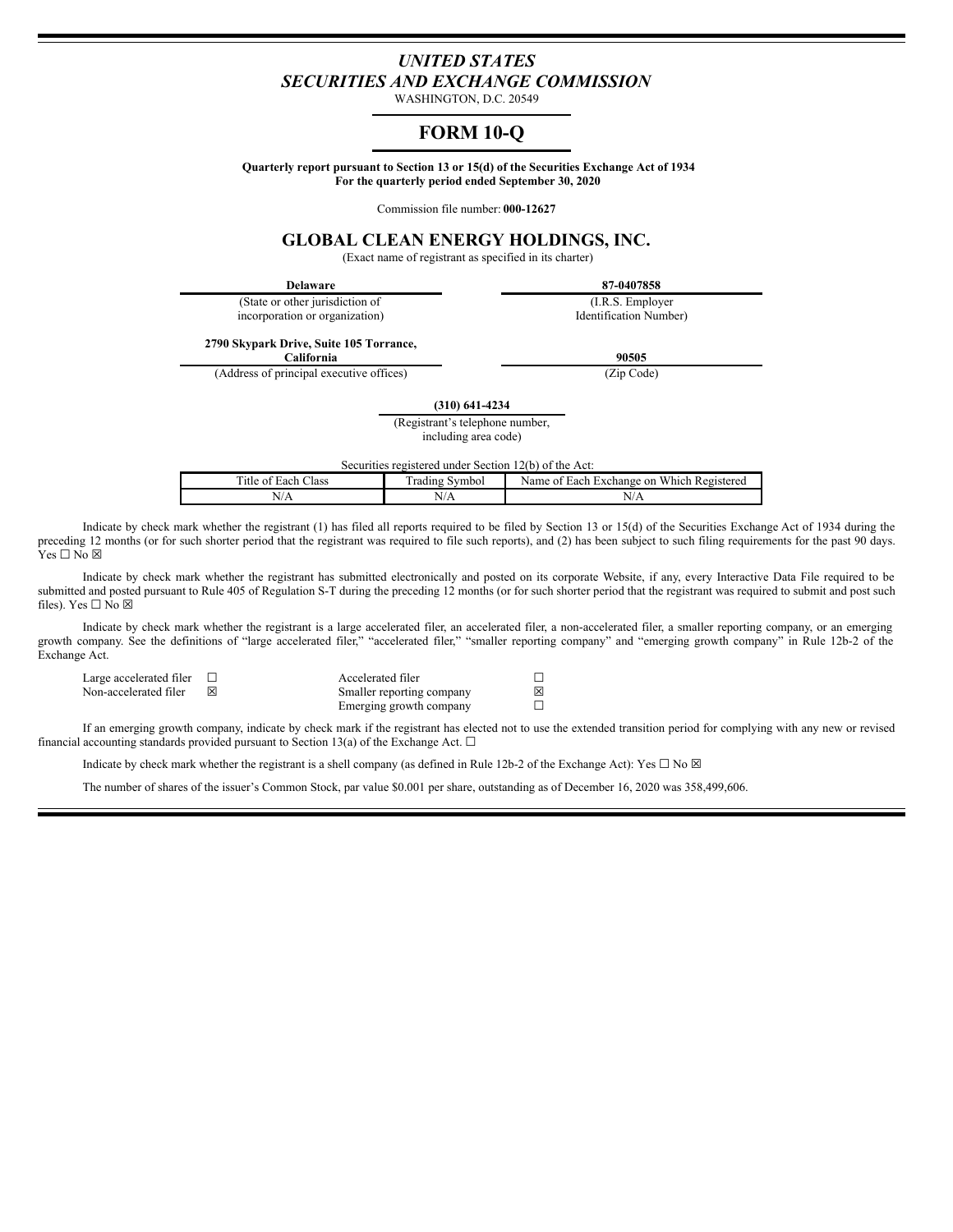**Item 1: Financial Statements**

#### **GLOBAL CLEAN ENERGY HOLDINGS, INC. AND SUBSIDIARIES CONDENSED CONSOLIDATED BALANCE SHEETS**

| <b>ASSETS</b>                                                                                   | September 30,<br>2020<br>(Unaudited) |              | December 31,<br>2019<br>(Audited) |
|-------------------------------------------------------------------------------------------------|--------------------------------------|--------------|-----------------------------------|
| <b>CURRENT ASSETS</b>                                                                           |                                      |              |                                   |
| Cash and cash equivalents                                                                       | \$<br>2,047,896                      | $\mathbf S$  | 457,331                           |
| Restricted cash                                                                                 | 8,565,909                            |              |                                   |
| Inventories                                                                                     | 22,942                               |              | 22.942                            |
| Investment in farming activities                                                                | 372,983                              |              |                                   |
| Prepaid expenses and other current assets                                                       | 6,292,305                            |              | -                                 |
| <b>Total Current Assets</b>                                                                     | 17,302,035                           |              | 480,273                           |
|                                                                                                 |                                      |              |                                   |
| <b>RESTRICTED CASH</b>                                                                          | 29,396,846                           |              |                                   |
| <b>DEBT ISSUANCE COSTS, NET</b>                                                                 | 840,211                              |              | 500,000                           |
| <b>RIGHT-OF-USE ASSET</b>                                                                       | 59,387                               |              | 82,450                            |
| <b>INTANGIBLE ASSETS, NET</b>                                                                   | 5,680,364                            |              | 2,501,592                         |
| <b>DEPOSITS</b>                                                                                 | 1,696,841                            |              | 3,253,253                         |
| PROPERTY AND EQUIPMENT, NET                                                                     | 140,845,848                          |              |                                   |
| PRE-ACQUISITION COSTS                                                                           |                                      |              | 2,588,441                         |
| <b>ADVANCES TO CONTRACTORS</b>                                                                  | 16,000,000                           |              |                                   |
|                                                                                                 |                                      |              |                                   |
| <b>TOTAL ASSETS</b>                                                                             | \$<br>211,821,532                    | \$           | 9,406,009                         |
| <b>LIABILITIES AND STOCKHOLDERS' DEFICIT</b>                                                    |                                      |              |                                   |
| <b>CURRENT LIABILITIES</b>                                                                      |                                      |              |                                   |
|                                                                                                 | \$<br>7,083,556                      | $\mathbb{S}$ | 1,778,434                         |
| Accounts payable and accrued expenses<br>Accrued compensation and related liabilities           |                                      |              | 2,055,167                         |
| Accrued interest                                                                                | 2,868,714                            |              |                                   |
| Lease liabilities                                                                               | 2,002,951                            |              | 1,734,527<br>82,882               |
|                                                                                                 | 60,426                               |              |                                   |
| Notes payable including current portion of long-term debt, net                                  | 4,426,767                            |              | 1,369,856                         |
| Convertible notes payable                                                                       | 1,697,000                            |              | 1,697,000                         |
| Derivative liability                                                                            |                                      |              | 24,767,000                        |
| <b>Total Current Liabilities</b>                                                                | 18,139,414                           |              | 33,484,866                        |
|                                                                                                 |                                      |              |                                   |
| <b>LONG-TERM LIABILITIES</b>                                                                    |                                      |              |                                   |
| Mandatorily redeemable preferred equity of subsidiary                                           | 1,476,000                            |              |                                   |
| Long-term debt, net                                                                             | 16,095,694                           |              |                                   |
| Long-term debt, net (credit facility)                                                           | 122,242,781                          |              |                                   |
| Asset retirement obligations                                                                    | 41,054,035                           |              |                                   |
| Environmental liabilities                                                                       | 34,157,800                           |              |                                   |
| Other liabilities                                                                               | 377,329                              |              |                                   |
|                                                                                                 |                                      |              |                                   |
| <b>TOTAL LIABILITIES</b>                                                                        | 233,543,053                          |              | 33,484,866                        |
|                                                                                                 |                                      |              |                                   |
| <b>STOCKHOLDERS' DEFICIT</b>                                                                    |                                      |              |                                   |
| Preferred stock - \$0.001 par value; 50,000,000 shares authorized Series B, convertible; 13,000 |                                      |              |                                   |
| shares issued and outstanding (aggregate liquidation preference of \$1,300,000)                 | 13                                   |              | 13                                |
| Common stock, \$0.001 par value; 500,000,000 shares authorized; 358,499,606 and 344,029,434     |                                      |              |                                   |
| shares issued and outstanding, respectively                                                     | 358,499                              |              | 344,029                           |
| Additional paid-in capital                                                                      | 37,003,306                           |              | 31,259,365                        |
| Accumulated deficit                                                                             | (59,083,339)                         |              | (55,682,264)                      |
| <b>Total Stockholders' Deficit</b>                                                              | (21, 721, 521)                       |              | (24,078,857)                      |
| <b>TOTAL LIABILITIES AND STOCKHOLDERS' DEFICIT</b>                                              | \$<br>211,821,532                    | \$           | 9,406,009                         |
|                                                                                                 |                                      |              |                                   |

The accompanying notes are an integral part of these financial statement

-1-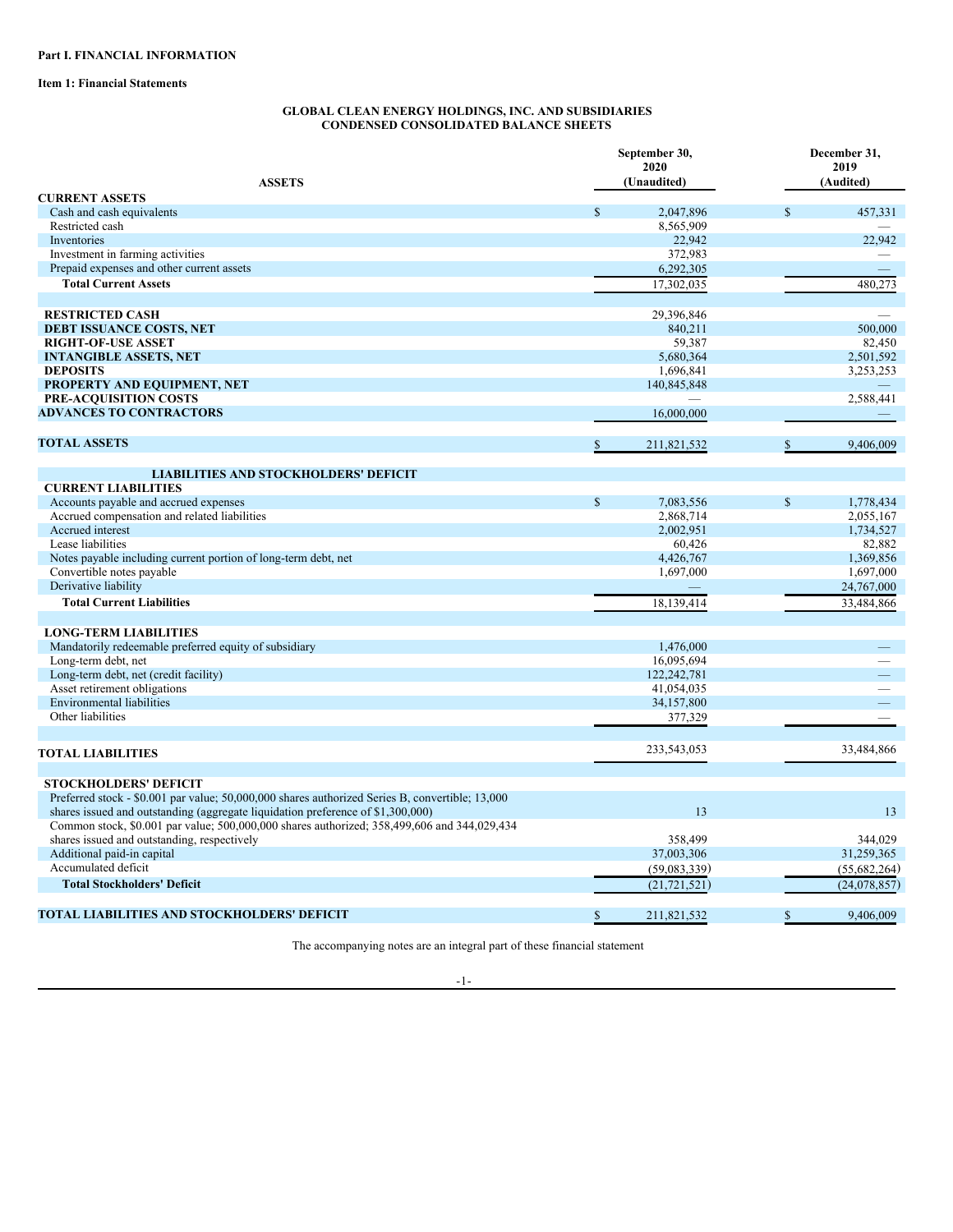#### **GLOBAL CLEAN ENERGY HOLDINGS, INC. AND SUBSIDIARIES CONDENSED CONSOLIDATED STATEMENTS OF OPERATIONS (Unaudited)**

|                                                                | For the three months<br>ended September 30, |             | For the nine months<br>ended September 30, |             |
|----------------------------------------------------------------|---------------------------------------------|-------------|--------------------------------------------|-------------|
|                                                                | 2020                                        | 2019        | 2020                                       | 2019        |
| <b>REVENUE</b>                                                 |                                             |             |                                            |             |
| <b>OPERATING EXPENSES</b>                                      |                                             |             |                                            |             |
| General and Administrative                                     | 2,895,417                                   | 126,509     | 4,959,456                                  | 2,091,851   |
| Facilities expense                                             | 1,618,013                                   |             | 2,393,296                                  |             |
| Depreciation expense                                           | 45,708                                      |             | 72.739                                     |             |
| Amortization of intangible assets                              | 95.024                                      | 61,307      | 251,354                                    | 183,920     |
| Preliminary stage acquisition costs                            |                                             | 106,381     |                                            | 1,123,317   |
| <b>Total Operating Expenses</b>                                | 4,654,162                                   | 294,197     | 7,676,845                                  | 3,399,088   |
| <b>OPERATING LOSS</b>                                          | (4,654,162)                                 | (294, 197)  | (7,676,845)                                | (3,399,088) |
| <b>OTHER INCOME (EXPENSE)</b>                                  |                                             |             |                                            |             |
| Interest expense (net)                                         | (773, 420)                                  | (89, 401)   | (1,712,593)                                | (269, 476)  |
| Gain in derecognition of derivative liabilities                |                                             |             | 512.363                                    |             |
| Change in fair value derivative and finance charges related to |                                             |             |                                            |             |
| derivative liability                                           |                                             | 406,000     | 5,476,000                                  | (2,213,000) |
| <b>Total Other Income (Expense)</b>                            | (773, 420)                                  | 316,599     | 4,275,770                                  | (2,482,476) |
| <b>NET INCOME/(LOSS)</b>                                       | (5,427,582)                                 | 22,402      | (3,401,075)                                | (5,881,564) |
| <b>BASIC NET INCOME/(LOSS) PER COMMON SHARE</b>                | (0.02)                                      | 0.00        | (0.01)                                     | (0.02)      |
| <b>DILUTED NET INCOME PER COMMON SHARE</b>                     | (0.02)                                      | 0.00        | (0.01)                                     | (0.02)      |
| WEIGHTED AVERAGE SHARES OUTSTANDING                            | 358,499,606                                 | 341,529,434 | 355,418,120                                |             |
|                                                                |                                             |             |                                            | 342,208,921 |
| DILUTED WEIGHTED-AVERAGE SHARES OUTSTANDING                    | 358,499,606                                 | 653,669,320 | 355,418,120                                | 342,208,921 |

The accompanying notes are an integral part of these financial statement

-2-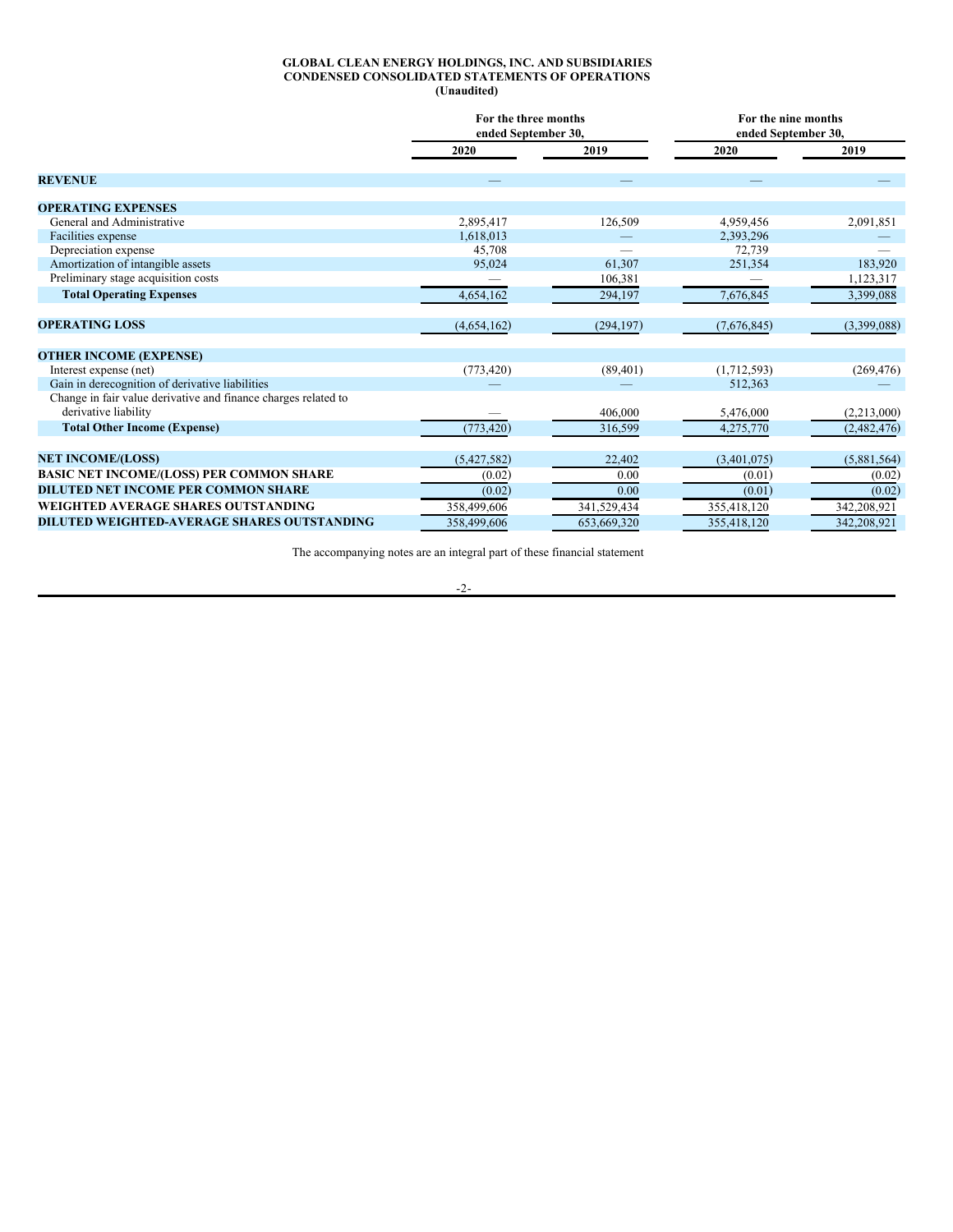#### **GLOBAL CLEAN ENERGY HOLDINGS, INC. AND SUBSIDIARIES CONDENSED CONSOLIDATED STATEMENTS OF CHANGES IN EQUITY (DEFICIT) (Unaudited)**

|                                                                     |               |                 |        |                     |         | Additional   |                |                  |
|---------------------------------------------------------------------|---------------|-----------------|--------|---------------------|---------|--------------|----------------|------------------|
|                                                                     |               | <b>Series B</b> |        | <b>Common Stock</b> |         | Paid in      | Accumulated    |                  |
|                                                                     | <b>Shares</b> |                 | Amount | <b>Shares</b>       | Amount  | Capital      | <b>Deficit</b> | Total            |
| <b>Balance at December 31, 2018</b>                                 | 13,000        |                 | 13     | 341,529,434         | 341,529 | \$30,669,220 | (43,890,445)   | \$(12,879,683)   |
| Share-based compensation from issuance of options and compensation- |               |                 |        |                     |         |              |                |                  |
| based warrants                                                      |               |                 |        |                     |         | 43,008       |                | 43,008           |
| Exercise of stock options                                           |               |                 |        |                     |         |              |                |                  |
| Net loss for the quarter ended March 31, 2019                       |               |                 |        |                     |         |              | (6,050,656)    | (6,050,656)      |
| Balance at March 31, 2019                                           | 13,000        |                 | 13     | 341,529,434         | 341,529 | \$30,712,228 | (49, 941, 101) | \$ (18,887,331)  |
| Share-based compensation from issuance of options and compensation- |               |                 |        |                     |         |              |                |                  |
| based warrants                                                      |               |                 |        |                     |         | 460,395      |                | 460,395          |
| Exercise of stock options                                           |               |                 |        |                     |         |              |                |                  |
| Net income for the quarter ended June 30, 2019                      |               |                 |        |                     |         |              | 146,690        | 146,690          |
| Balance at June 30, 2019                                            | 13,000        |                 | 13     | 341,529,434         | 341,529 | \$31,172,623 | (49,794,411)   | \$(18, 280, 246) |
| Share-based compensation from issuance of options                   |               |                 |        |                     |         | 74,742       |                | 74,742           |
| Exercise of stock option                                            |               |                 |        | 2,500,000           | 2,500   | 12,500       |                | 15,000           |
| Net income for the quarter ended September 30, 2019                 |               |                 |        |                     |         |              | 22,402         | 22,402           |
| Balance at September 30, 2019                                       | 13.000        |                 | 13     | 341,529,434         | 344,029 | \$31,259,865 | (49,772,009)   | \$(18, 168, 602) |

|                                                                                       |               |                 |        |                     |         | <b>Additional</b> |                |                |
|---------------------------------------------------------------------------------------|---------------|-----------------|--------|---------------------|---------|-------------------|----------------|----------------|
|                                                                                       |               | <b>Series B</b> |        | <b>Common Stock</b> |         | Paid in           | Accumulated    |                |
|                                                                                       | <b>Shares</b> |                 | Amount | <b>Shares</b>       | Amount  | Capital           | Deficit        | Total          |
| <b>Balance at December 31, 2019</b>                                                   | 13,000        |                 | 13     | 344,029,434         | 344,029 | \$31,259,365      | (55,682,264)   | \$(24,078,857) |
| Share-based compensation from issuance of options and compensation-<br>based warrants |               |                 |        |                     |         | 25,614            |                | 25,614         |
| Exercise of stock options                                                             |               |                 |        | 8,177,315           | 8,177   | 63,419            |                | 71,596         |
| Net income for the quarter ended March 31, 2020                                       |               |                 |        |                     |         |                   | 5,438,024      | 5,438,024      |
| <b>Balance at March 31, 2020</b>                                                      | 13,000        |                 | 13     | 352,206,749         | 352,206 | \$31,348,398      | (50, 244, 240) | \$(18,543,623) |
| Share-based compensation from issuance of options and compensation-                   |               |                 |        |                     |         |                   |                |                |
| based warrants                                                                        |               |                 |        |                     |         | 155,186           |                | 155,186        |
| Exercise of stock options                                                             |               |                 |        | 6,292,857           | 6,293   | 12,907            |                | 19,200         |
| Option grants for investment in subsidiaries                                          |               |                 | __     |                     |         | 5,477,677         | _              | 5,477,677      |
| Net loss for the quarter ended June 30, 2020                                          |               |                 |        |                     |         |                   | (3,411,517)    | (3,411,517)    |
| Balance at June 30, 2020                                                              | 13,000        |                 | 13     | 358,499,606         | 358,499 | \$36,994,168      | (53,655,757)   | \$(16,303,077) |
| Share-based compensation from issuance of options                                     |               |                 |        |                     |         | 9,138             |                | 9,138          |
| Net loss for the quarter ended September 30, 2020                                     |               |                 |        |                     |         |                   | (5,427,582)    | (5,427,582)    |
| <b>Balance at September 30, 2020</b>                                                  | 13,000        |                 |        | 358,499,606         | 358,499 | \$37,003,306      | (59,083,339)   | \$(21,721,521) |

The accompanying notes are an integral part of these financial statements

-3-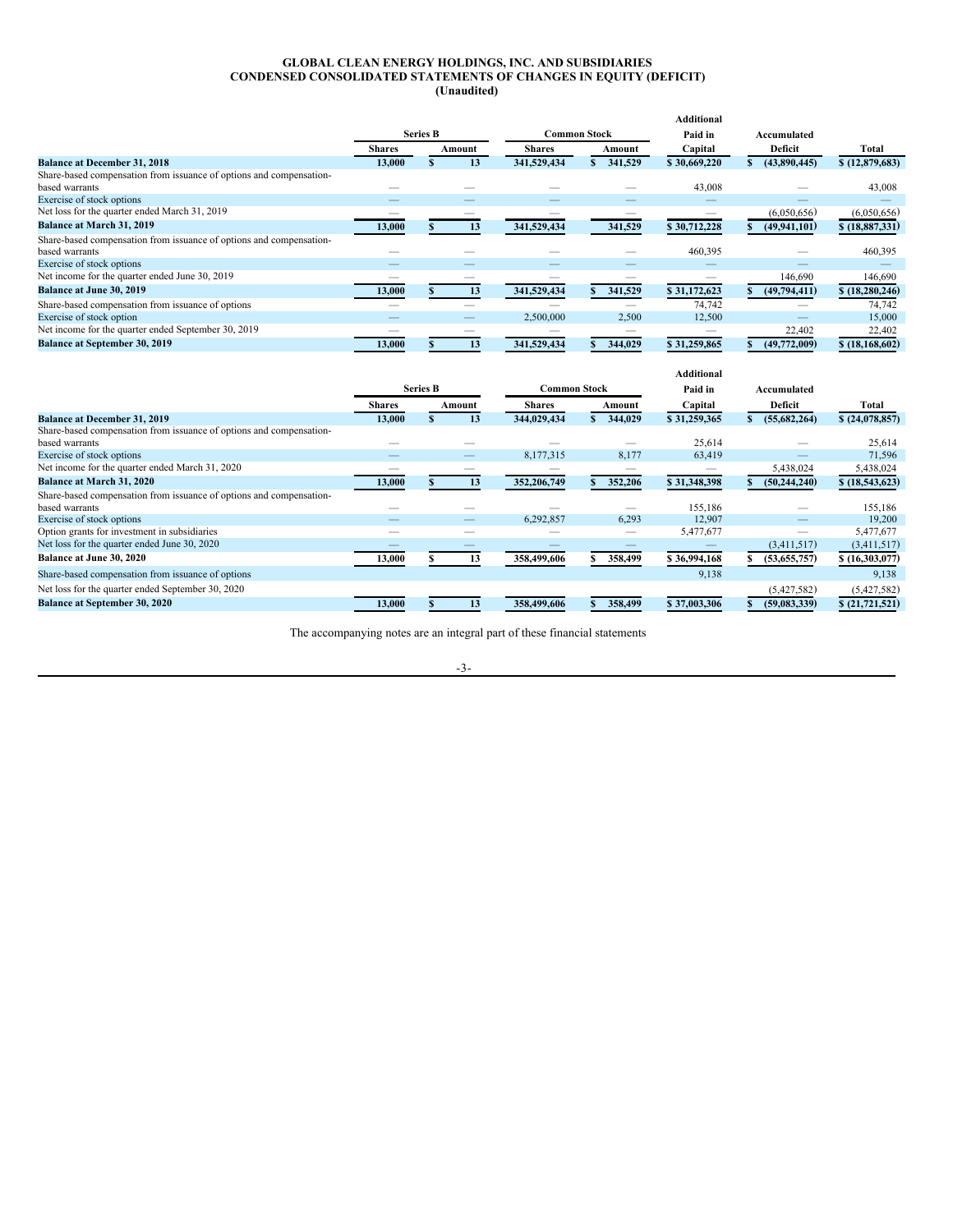#### **GLOBAL CLEAN ENERGY HOLDINGS, INC. AND SUBSIDIARIES CONDENSED CONSOLIDATED STATEMENT OF CASH FLOWS (Unaudited)**

|                                                                             | For the nine months ended September 30, |                |    |             |
|-----------------------------------------------------------------------------|-----------------------------------------|----------------|----|-------------|
|                                                                             |                                         | 2020           |    | 2019        |
| <b>Operating Activities:</b>                                                |                                         |                |    |             |
| Net Loss                                                                    | S                                       | (3,401,075)    | \$ | (5,881,564) |
| Adjustments to reconcile net loss to net cash used in operating activities: |                                         |                |    |             |
| Share-based compensation                                                    |                                         | 189.938        |    | 575,145     |
| Depreciation and amortization                                               |                                         | 324,093        |    | 183,919     |
| Gain on settlement of liabilities                                           |                                         | (512, 363)     |    |             |
| Change in fair value of derivative liability                                |                                         | (5,476,000)    |    | 2,213,000   |
| Amortization of debt discount                                               |                                         | 1,300,679      |    |             |
| Changes in operating assets and liabilities:                                |                                         |                |    |             |
| Farming activities                                                          |                                         | (372, 983)     |    |             |
| Prepaid expenses                                                            |                                         | (1,967,623)    |    |             |
| Deposits and other assets                                                   |                                         | (1,943,588)    |    |             |
| Accounts payable and accrued expenses                                       |                                         | 5,305,122      |    | 722,642     |
| Accrued compensation and related liabilities                                |                                         | 813,547        |    | (21)        |
| Interest payable                                                            |                                         | 268,424        |    | 271,585     |
| Other liabilities                                                           |                                         | 377,331        |    |             |
| Other operating activities                                                  |                                         | 1,475,600      |    |             |
| Net Cash Used in Operating Activities                                       |                                         | (3,618,898)    |    | (1,915,294) |
| <b>Investing Activities:</b>                                                |                                         |                |    |             |
| Pre-acquisition costs and deposit on refinery acquisition                   |                                         |                |    | (2,861,481) |
| Cash paid for acquisition of Alon Bakersfield Property, Inc.                |                                         | (36,500,000)   |    |             |
| Advances to contractors                                                     |                                         | (16,000,000)   |    |             |
| Property, plant & equipment                                                 |                                         | (21, 414, 766) |    |             |
| Net Cash Used in Investing Activities                                       |                                         | (73, 914, 766) |    | (2,861,481) |
| <b>Financing Activities:</b>                                                |                                         |                |    |             |
| Proceeds received from exercise of stock options                            |                                         | 90,796         |    | 17,500      |
| Payments on notes payable and long-term debt                                |                                         | (5,242,617)    |    |             |
| Long-term debt (credit facility)                                            |                                         | 126,457,016    |    |             |
| Payments on debt issuance costs                                             |                                         | (4,218,211)    |    | (250,000)   |
| Net Cash Provided by Financing Activities                                   |                                         | 117,086,984    |    | (232,500)   |
|                                                                             |                                         |                |    |             |
| Net Change in Cash, Cash Equivalents and Restricted Cash                    |                                         | 39,553,320     |    | (5,009,275) |
| Cash, Cash Equivalents and Restricted Cash at Beginning of Period           |                                         | 457,331        |    | 5,226,489   |
| Cash, Cash Equivalents and Restricted Cash at End of Period                 | S                                       | 40.010.651     | \$ | 217,214     |

#### Supplemental Noncash Investing and Financing Activities

During the nine months ended September 30, 2020, in connection with the Company's purchase of Alon Properties, Inc., in addition to the cash paid, the Company assumed asset retirement obligations and environmental liabilities of \$74.5 million, and issued options with a fair value of \$5.5M. The purchase included the acquisition of property and equipment of \$116.8 million and intangible assets of \$3.4 million.

During the nine months ended September 30, 2020, the Company converted a derivative liability of \$19.3 million into a fixed payment obligation with a fair value of \$18.8 million, and thereby recognized a gain on derecognition of the derivative liability of \$0.5 million.

During the nine months ended September 30, 2020, the Company issued warrants to a third-party to purchase an equity interest in its subsidiary, Sustainable Oils, Inc, which warrant had a fair value of approximately \$9,000.

During the nine months ended September 30, 2020, the Company financed its insurance premiums with a note payable of \$4.3 million.

During the nine months ended September 30, 2020, the Company converted \$1.1 million of accrued interest on its credit agreement to additional principal.

The accompanying notes are an integral part of these consolidated financial statements

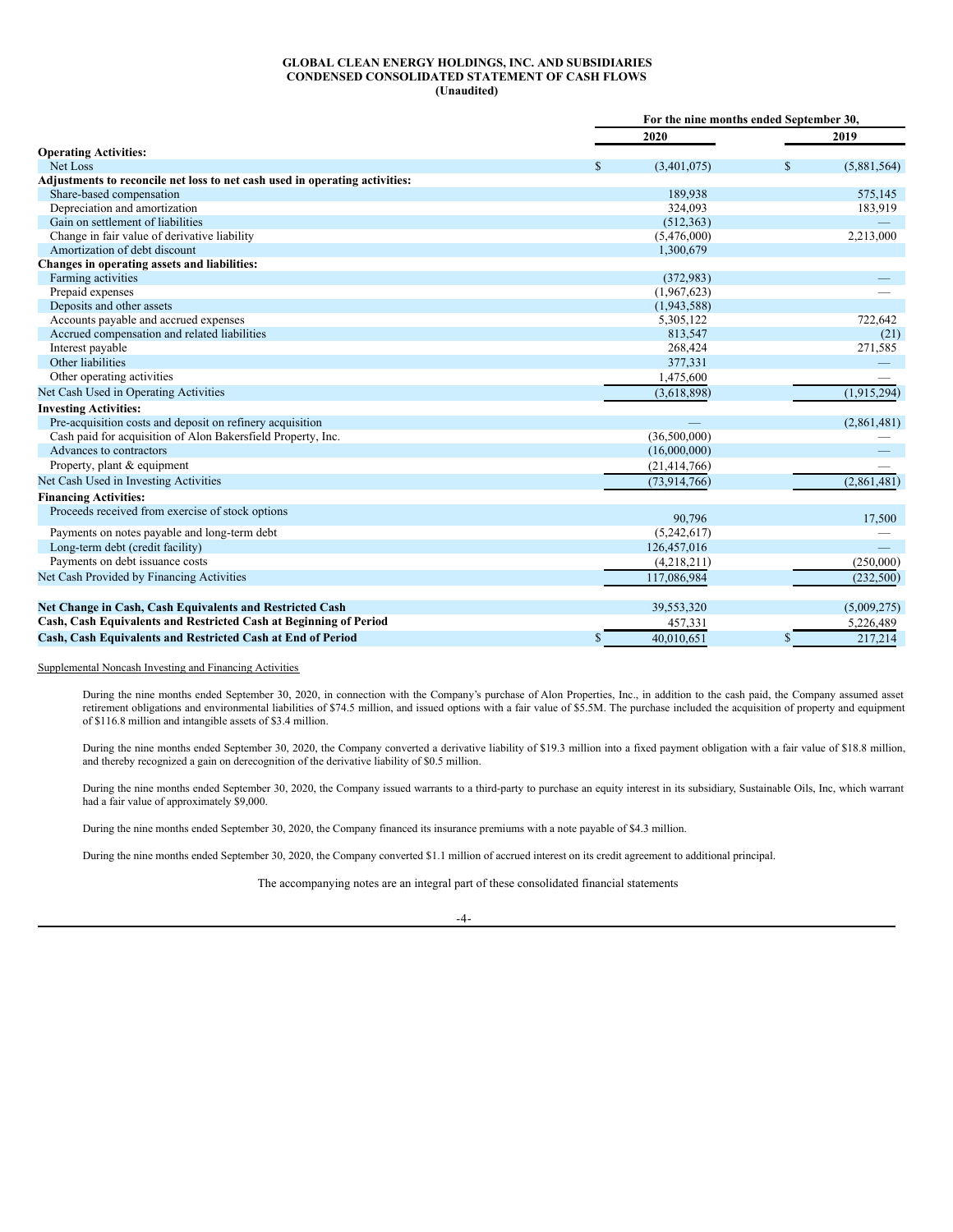# **NOTE A — ORGANIZATION AND SIGNIFICANT ACCOUNTING POLICIES**

#### **Description of Business**

Global Clean Energy Holdings, Inc., a Delaware corporation, and its wholly owned subsidiaries (collectively, the "Company", "we", "us" or "our") is a U.S.-based integrated agricultural-energy biofuels company that holds assets across feedstocks and plant genetics, agronomics, cultivation, and regulatory approvals, commercialization, and downstream biorefining and storage. The Company is focused on the development and refining of non-food based bio-feedstocks and has a proprietary investment in camelina sativa ("Camelina"), a fast growing, low input and ultra-low carbon intensity crop used as a feedstock for renewable fuels. The Company holds its Camelina assets (including all related intellectual property related rights and approvals) and operates its Camelina business through a subsidiary, Sustainable Oils Inc., a Delaware corporation.

In 2018 and 2019 the Company pursued the acquisition of a crude oil refinery in Bakersfield, California with the objective of retrofitting it to produce renewable diesel from Camelina and other non-food feedstocks. On May 7, 2020 the Company completed the acquisition of the targeted refinery (the "Bakersfield Biorefinery"). The retrofitting of the refinery is expected to be completed in the first quarter of 2022. The Company has entered into a product offtake agreement with a major oil company for the majority of the renewable diesel to be produced at the Bakersfield Biorefinery. See Note B which describes the offtake agreement in more detail.

# **Basis of Presentation**

The accompanying condensed and consolidated balance sheet of the Company at December 31, 2019, has been derived from audited condensed and consolidated financial statements, but does not include all disclosures required by accounting principles generally accepted in the United States of America ("U.S. GAAP"). The accompanying unaudited condensed and consolidated financial statements as of September 30, 2020 and for the three and nine months ended September 30, 2020 and 2019, have been prepared in accordance with U.S. GAAP for interim financial information and with the instructions to Form 10-Q and Article 8 of Regulation S-X. Accordingly, they do not include all of the information and footnotes required by U.S. GAAP for complete financial statements, and should be read in conjunction with the audited condensed and consolidated financial statements and related notes to the financial statements included in the Company's Annual Report on Form 10-K for the year ended December 31, 2019 as filed with the U.S. Securities and Exchange Commission (SEC). In the opinion of the Company's management, all material adjustments (consisting of normal recurring adjustments) considered necessary for a fair presentation have been made to the unaudited condensed and consolidated financial statements. The unaudited condensed and consolidated financial statements include all material adjustments (consisting of all normal accruals) necessary to make the condensed and consolidated financial statements not misleading as required by Regulation S-X Rule 10-01. Operating results for the nine months ended September 30, 2020 are not necessarily indicative of the results that may be expected for the year ended December 31, 2020 or any future periods.

The accompanying condensed consolidated financial statements include the accounts of Global Clean Energy Holdings, Inc. and its subsidiaries. All intercompany accounts and transactions have been eliminated in consolidation.

# **Restricted Cash**

In accordance with the Company's senior credit agreement (see Note E - Debt), the Company is required to advance the calculated interest expense on its borrowings at the time of such borrowings to the estimated commercial operational date of the Bakersfield Biorefinery. This interest is deposited into a designated account and the appropriate amount is paid to the lender at the end of each quarter. Additionally, the construction funds are deposited into its own designated account and deposited from that designated account into the Bakersfield Renewable Fuel, LLC account only upon approval by the lender. These two accounts are restricted and not directly accessible by the Company for general use, although these funds are assets of the Company.

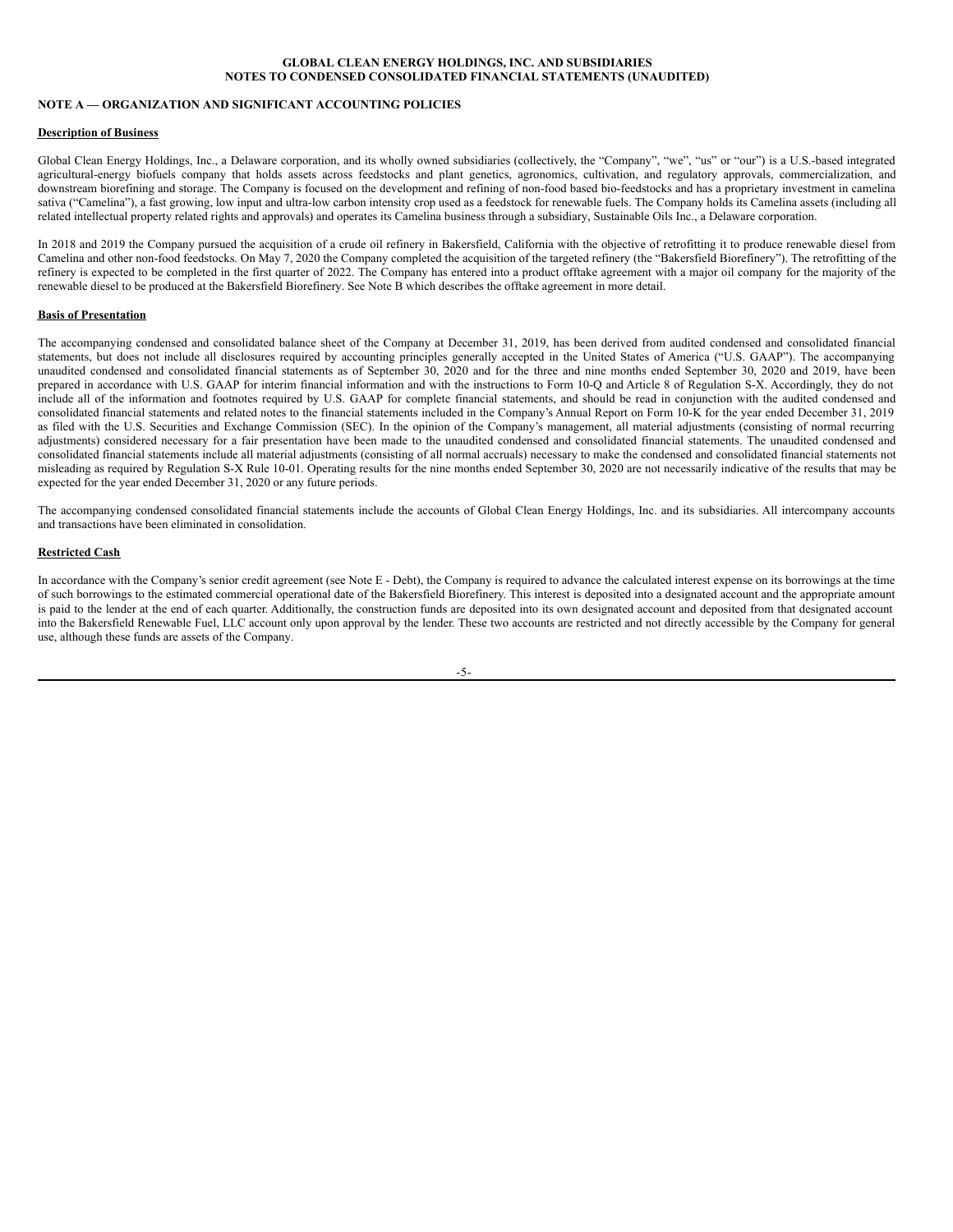# **NOTE A — ORGANIZATION AND SIGNIFICANT ACCOUNTING POLICIES (CONTINUED)**

#### **Property and Equipment**

Property and equipment are stated at cost. Depreciation of office equipment is computed using the straight-line method over estimated useful lives of 3 to 5 years. Refinery assets and buildings are depreciated using the straight-line method over estimated useful lives of 10 to 25 years, however, the refinery will not begin to be depreciated until its retrofitting has been completed and it's ready for operations. Normal maintenance and repair items are charged to operating costs and are expensed as incurred. The cost and accumulated depreciation of property and equipment sold or otherwise retired are removed from the accounts and gain or loss on disposition is reflected in the statement of operations. Interest on borrowings related to the retrofitting of the Bakersfield Biorefinery is being capitalized, which will continue until the refinery is available for use. During the nine months ended September 30, 2020, \$5.5 million of interest has been capitalized, and is included in property and equipment, net on the accompanying September 30, 2020 balance sheet.

# **Long-Lived Assets**

In accordance with U.S. GAAP for the impairment or disposal of long-lived assets, the carrying values of intangible assets and other long-lived assets are reviewed on a regular basis for the existence of facts or circumstances that may suggest impairment. The Company recognizes impairment when the aggregate of the expected undiscounted future cash flows is less than the carrying amount of the asset. Impairment losses, if any, are measured as the excess of the carrying amount of the asset over its estimated fair value.

# **Pre-Acquisition Costs**

We began capitalizing pre-acquisition costs once we determined that the acquisition of the Bakersfield Biorefinery project was probable, which was in April of 2019 when the product offtake agreement was signed. We capitalized those costs directly identifiable with the specific property and those costs that would be capitalized if the property were already acquired. Upon the acquisition of the Bakersfield Biorefinery, these capitalized pre-acquisition costs, which totaled \$3.2 million, were reclassified to property and equipment.

For the full year of 2019 and for the year 2020 up to and including the acquisition date of May 7, 2020, we capitalized \$2.6 million and \$0.6 million of these costs, respectively. As of May 7, 2020, we allocated our accumulated pre-acquisition costs of \$3.2 million to the acquired Bakersfield Biorefinery. See Note C - Property and Equipment, included herein.

# **Debt Issuance Costs**

During 2018, we signed a letter of intent to acquire our Bakersfield Refinery. The acquisition of the refinery and the related \$365 million of financing to fund the retrofit closed in May 2020. In connection with financing the refinery, we incurred \$0.5 million of debt issuance costs in 2019 and \$4.2 million of debt issuance costs in the second quarter of 2020 related to acquisition of the Bakersfield Biorefinery. Debt issuance costs are amortized over the term of the loan as interest: however, as such interest relates to retrofitting of the refinery, these costs will be capitalized as part of the refinery until the refinery is placed in service. The amortization of the debt issuance costs that are not capitalized is recorded as interest expense. At December 31, 2019, certain unamortized debt issuance costs are presented on the balance sheet as deferred costs. However, upon the closing of the Bakersfield biorefinery acquisition and as of June 30, 2020, these costs are classified as a direct deduction from the carrying amount of the debt liability of the financing to the extent that we borrow on the credit agreements. See Note J in Subsequent Events for more detail on the financing.

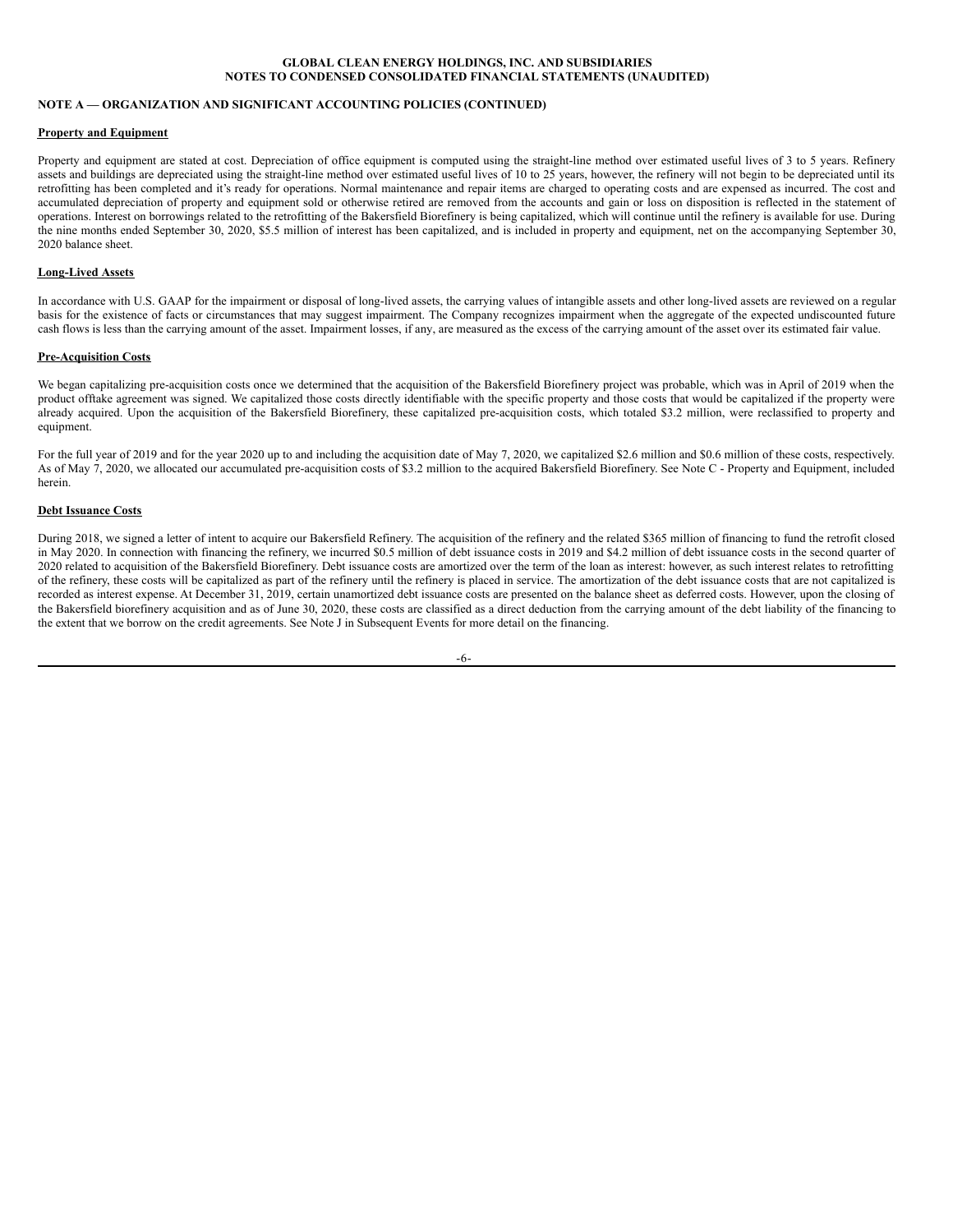# **NOTE A — ORGANIZATION AND SIGNIFICANT ACCOUNTING POLICIES (CONTINUED)**

#### **Derecognition of Liabilities**

The Company reviews its liabilities, including but not limited to, accounts payable, notes payable, accrued expenses, accrued liabilities and other legal obligations for a determination of the legal enforcement or settleme cancelled or otherwise no longer legally exists, then the Company will derecognize the respective liability on its balance sheet.

# **Asset Retirement Obligations**

The Company recognizes liabilities which represent the fair value of a legal obligation to perform asset retirement activities, including those that are conditional on a future event, when the amount can be reasonably estimated. If a reasonable estimate cannot be made at the time the liability is incurred, we record the liability when sufficient information is available to estimate the liability's fair value. We have asset retirement obligations with respect to our Bakersfield Biorefinery due to various legal obligations to clean and/or dispose of these assets at the time they are retired. However, the majority of these assets can be used for extended and indeterminate periods of time provided that they are properly maintained and/or upgraded. It is our practice and intent to continue to maintain these assets and make improvements based on technological advances. A portion of these obligations relate to the required certain estimates and assumptions including, among other things, projected cash flows, a credit-adjusted risk-free rate and an assessment of market conditions that could significantly impact the estimated fair value of the obligations.

#### **Advances to Contractors**

Upon the acquisition of the Bakersfield Biorefinery, the Company advanced \$20.1 million to its primary engineering, procurement and construction contractor. These funds are credited against future invoices in accordance wi

#### **Income Taxes**

The Company utilizes the liability method of accounting for income taxes. Under the liability method, deferred tax assets and liabilities are determined based on differences between financial reporting and tax basis of assets and liabilities and the carryforward of operating losses and tax credits, and are measured using the enacted tax rates and laws that will be in effect when the differences are expected to reverse. A valuation allowance against deferred tax assets is recorded when it is more likely than not that such tax benefits will not be realized. Assets and liabilities are established for uncertain tax positions taken or positions expected to be taken in income tax returns when such positions are judged to not meet the "more-likely-than-not" threshold based on the technical merits of the positions. Estimated interest and penalties related to uncertain tax positions are included as a component of general and administrative expense.

#### **Revenue Recognition**

The Company recognizes revenue in accordance with ASC 606 using the following five-step model: (1) identify the contract with the customer, (2) identify the performance obligations in the contract, (3) determine the transaction price, (4) allocate the transaction price to the performance obligations in the contract, and (5) recognize revenue. The Company did not recognize any revenues during the quarters ended September 30, 2020 and 2019. Based upon the Company's Product Offtake Agreement (see Note B), the Company expects to recognize revenue from the sale of biofuel beginning in 2022.

$$
-7-
$$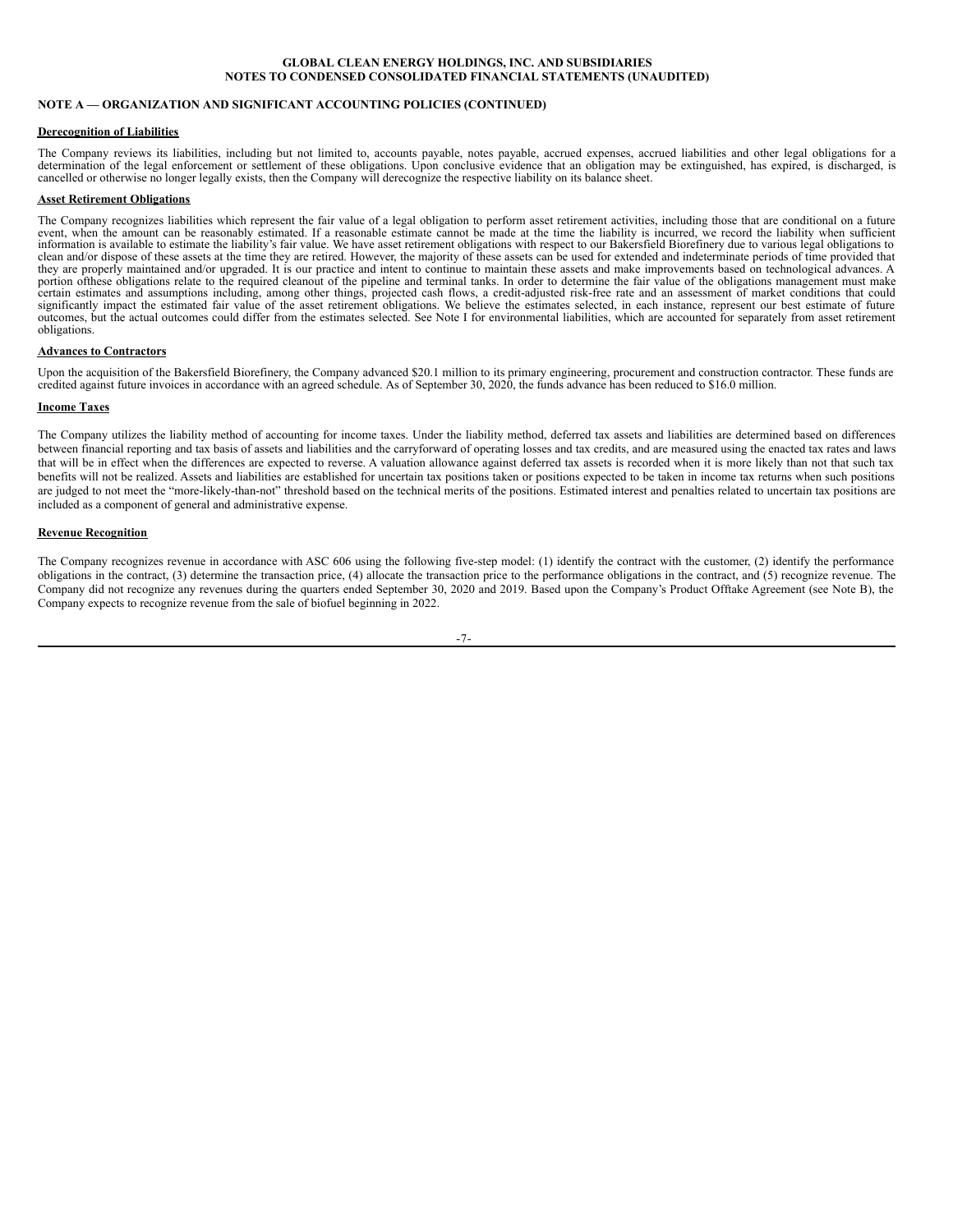## **NOTE A — ORGANIZATION AND SIGNIFICANT ACCOUNTING POLICIES (CONTINUED)**

#### **Research and Development**

Research and development costs are charged to operating expenses when incurred.

#### **Fair Value Measurements and Fair Value of Financial Instruments**

As of September 30, 2020 and December 31, 2019, the carrying amounts of the Company's financial instruments that are not reported at fair value in the accompanying consolidated balance sheets, including cash and cash equivalents, accounts receivable, accounts payable, and accrued liabilities approximate their fair value due to their shortterm nature. The Company's derivative liability related to its derivative forward contract is reported at fair value.

U.S. GAAP specifies a hierarchy of valuation techniques based on whether the inputs to those valuation techniques are observable or unobservable. Observable inputs reflect market data obtained from independent sources, while unobservable inputs reflect the Company's market assumptions. These two types of inputs have created the following fair-value hierarchy:

Level 1— Quoted prices for identical instruments in active markets;

Level 2— Quoted prices for similar instruments in active markets, quoted prices for identical or similar instruments in markets that are not active, and model-derived valuations in which all significant inputs and significant value drivers are observable in active markets; and

Level 3— Valuations derived from valuation techniques in which one or more significant inputs or significant value drivers are unobservable.

At December 31, 2019, the Company had a derivative liability of \$24.8 million related to a forward contract that also included a call option. The notional amount of the forward contract related to gallons of the commodity, Ultra Low Sulfur Diesel. Under the terms of the contract the Company was obligated to pay the equivalent of the notional amount multiplied by the market price of Ultra Low Sulfur Diesel at the settlement dates; however, the call option of the contract capped the market price of Ultra Low Sulfur Diesel.

In March of 2020 the Company settled the derivative contract by agreeing to a payment of \$5.5 million due on April 30, 2020 and six equal payments beginning in October of 2021 totaling \$17.6 million. The Company recognized \$5.5 million of income from the decrease in fair value on the derivative contract from January 1, 2020 through March 19, 2020, and also recognized a gain of \$512,000 on the derecognition of the derivative contract. The derivative forward contract was amended again in April 2020. Under the amendment, the contract was replaced with a fixed payment obligation, whereby the Company agreed to pay the counterparty a total of \$24.8 million, which included a payment of \$4.5 million that the Company paid in June 2020, and six equal installment payments beginning in 2022 totaling \$20.3 million.

The fair value of the derivative forward contract is primarily based upon the notional amount and the forward strip market prices of Ultra Low Sulfur Diesel, and is reduced by the fair value of the call option. The forward strip market prices are observable. However, to determine the fair value of the call option, Company used the Black's 76 option pricing model. As a result, the contract as a whole is included in the Level 3 of the fair value hierarchy.

The derivative liability discussed herein was derecognized in the first quarter of 2020, and the Company had no derivative liabilities in the second or third quarters ending June 30, 2020 and September 30, 2020, respectively. The following presents changes in the derivative liability through September 30, 2020:

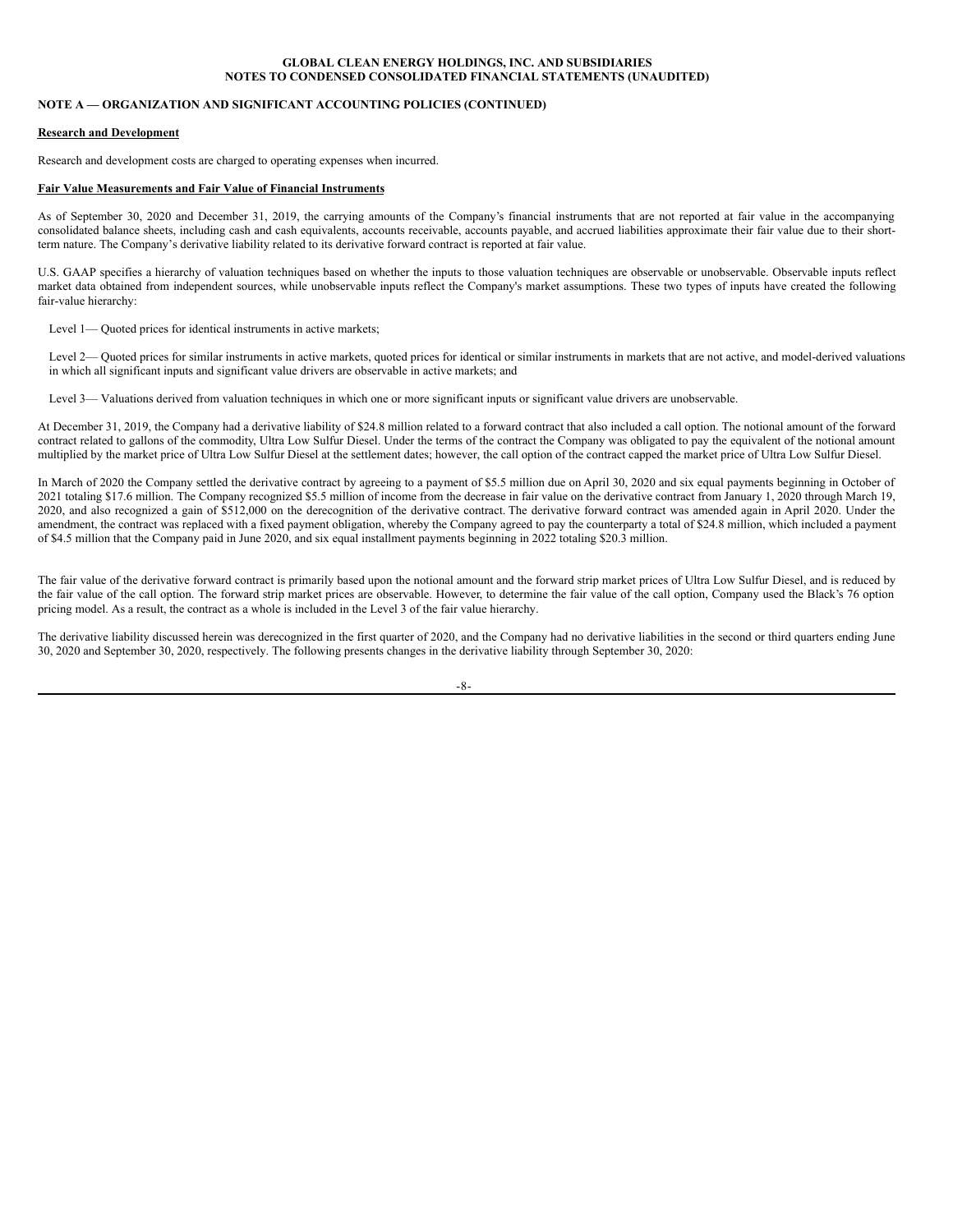# **NOTE A — ORGANIZATION AND SIGNIFICANT ACCOUNTING POLICIES (CONTINUED)**

|                                             | Nine Months Ended        | Nine Months Ended  |  |
|---------------------------------------------|--------------------------|--------------------|--|
|                                             | September 30, 2020       | September 30, 2019 |  |
| Beginning Balance                           | 24,767,000               | 11.917.000         |  |
| Conversion to note payable                  | (19,291,000)             |                    |  |
| Change in fair value recognized in earnings | (5.476.000)              | 2.213,000          |  |
| <b>Ending Balance</b>                       | $\overline{\phantom{a}}$ | 14,130,000         |  |

# **Estimates**

Management uses estimates and assumptions in preparing financial statements. Those estimates and assumptions affect the reported amounts of assets and liabilities, the disclosure of contingent assets and liabilities, and reported revenues and expenses. Significant estimates used in preparing these financial statements include a) valuation of common stock, warrants, and stock options, b) those assumed in determining the value of the derivative transactions, c) estimated useful lives of equipment and intangible assets, d) the estimated costs to remediate or clean-up the refinery site, and the inflation rate, discount rate and timing of payments to calculate the asset retirement obligations and environmental liabilities, and e) the allocation of the acquisition price of the Bakersfield Biorefinery to the various assets acquired. It is at least reasonably possible that the significant estimates used will change within the next year.

# **Income/Loss per Common Share**

Income/Loss per share amounts are computed by dividing income or loss applicable to the common stockholders of the Company by the weighted-average number of common shares outstanding during each period. Diluted income or loss per share amounts are computed assuming the issuance of common stock for potentially dilutive common stock equivalents. The number of dilutive warrants and options is computed using the treasury stock method, whereby the dilutive effect is reduced by the number of treasury shares the Company could purchase with the proceeds from exercises of warrants and options.

The following table presents: 1) instruments that were dilutive for the quarter ended September 30, 2019 were included in the diluted earnings per share, and 2) instruments that were anti-dilutive for the quarter ended September 30, 2020 and the nine months ended September 30, 2020 and 2019 were excluded from diluted earnings per share as they would have been antidilutive:

|                                               | <b>Three Months</b><br><b>Ended September</b><br>30, 2020 | <b>Three Months</b><br><b>Ended September</b><br>30, 2019 | <b>Nine Months</b><br><b>Ended September</b><br>30, 2020 | <b>Nine Months</b><br><b>Ended September</b><br>30, 2019 |
|-----------------------------------------------|-----------------------------------------------------------|-----------------------------------------------------------|----------------------------------------------------------|----------------------------------------------------------|
| Convertible notes and accrued interest        | 102.141.642                                               | 97.510.202                                                | 102.141.642                                              | 97,510,202                                               |
| Convertible preferred stock - Series B        | 11.818.181                                                | 11.818.181                                                | 11.818.181                                               | 11.818.181                                               |
| Compensation-based stock options and warrants | 193, 177, 143                                             | 193, 177, 143                                             | 193.177.143                                              | 196,027,315                                              |

-9-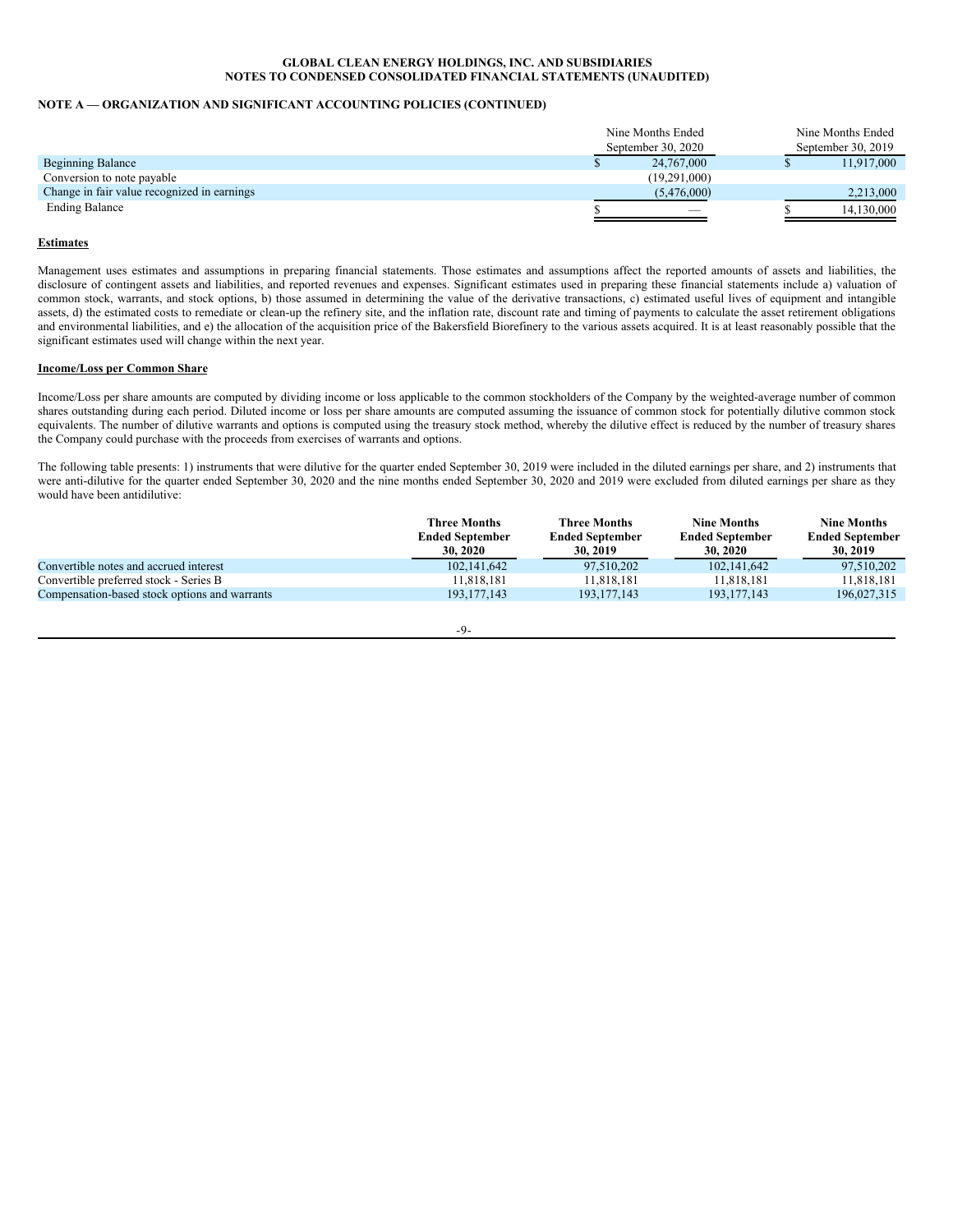# **NOTE A — ORGANIZATION AND SIGNIFICANT ACCOUNTING POLICIES (CONTINUED)**

# **Stock Based Compensation**

The Company recognizes compensation expenses for stock-based awards expected to vest on a straight-line basis over the requisite service period of the award based on their grant date fair value. However, in the case of awards with accelerated vesting, the amount of compensation expense recognized at any date will be based upon the portion of the award that is vested at that date. The Company estimates the fair value of stock options using a Black-Scholes option pricing model which requires management to make estimates for certain assumptions regarding risk-free interest rate, expected life of options, expected volatility of stock and expected dividend yield of stock.

# **Subsequent Events**

The Company has evaluated subsequent events through the date these condensed consolidated financial statements were available to be issued. See Note J to these condensed consolidated financial statements for a description of events occurring subsequent to September 30, 2020.

# **NOTE B — BASIS OF PRESENTATION AND LIQUIDITY**

The accompanying consolidated financial statements have been prepared assuming that the Company will continue as a going concern. During the nine months ended September 30, 2020, the Company incurred losses from operations applicable to its common stockholders of \$4.7 million and has an accumulated deficit applicable to its common stockholders of \$59.1 million, at September 30, 2020.

On May 4, 2020, a group of lenders agreed to provide a \$300 million senior secured term loan facility to BKRF OCB, LLC, one of Global Clean Energy Holdings, Inc.'s subsidiaries, to enable that subsidiary to acquire the equity interests of Bakersfield Renewable Fuels, LLC and to pay the anticipated costs of the retooling of the Bakersfield Biorefinery owned by Bakersfield Renewable Fuels, LLC. Concurrently with the senior credit facility, a group of mezzanine lenders also agreed to provide a \$65 million secured term loan facility to be used to pay the costs of repurposing and starting up the Bakersfield biorefinery. Although the funds provided by the senior and mezzanine lenders may only be used for the Bakersfield Biorefinery and servicing these debt obligations, since the Company shares facilities and personnel, Global Clean Energy Holdings, Inc. will realize a reduction in certain of its operating expenses. The Company believes that these cost savings, plus the Company's other financial resources should be sufficient to fund the Company's operations through the start-up of the Bakersfield Biorefinery. See "Note E - Debt." On October 12, 2020 the group of lenders agreed to lend up to an additional \$15 million for the Bakersfield Biorefinery and a portion to the upstream Camelina business. See, "Note J - Subsequent Events."

In April of 2019, the Company executed a binding Product Offtake Agreement (the "Offtake Agreement") with ExxonMobil Oil Corporation ("Purchaser") pursuant to which Purchaser has committed to purchase a minimum of 85 million gallons per year of renewable diesel annually from the Bakersfield Biorefinery (with a right to purchase higher volumes as available), and the Company has committed to sell these quantities of renewable diesel to Purchaser. The Purchaser's obligation to purchase renewable diesel will last for a period of five years following the date that the Bakersfield Biorefinery commences commercial operations. The Purchaser has the option to extend the initial five-year term. Either party may terminate the Offtake Agreement if the Bakersfield Biorefinery does not meet certain production levels by certain milestone dates following the commencement of the Bakersfield Biorefinery's operations.

-10-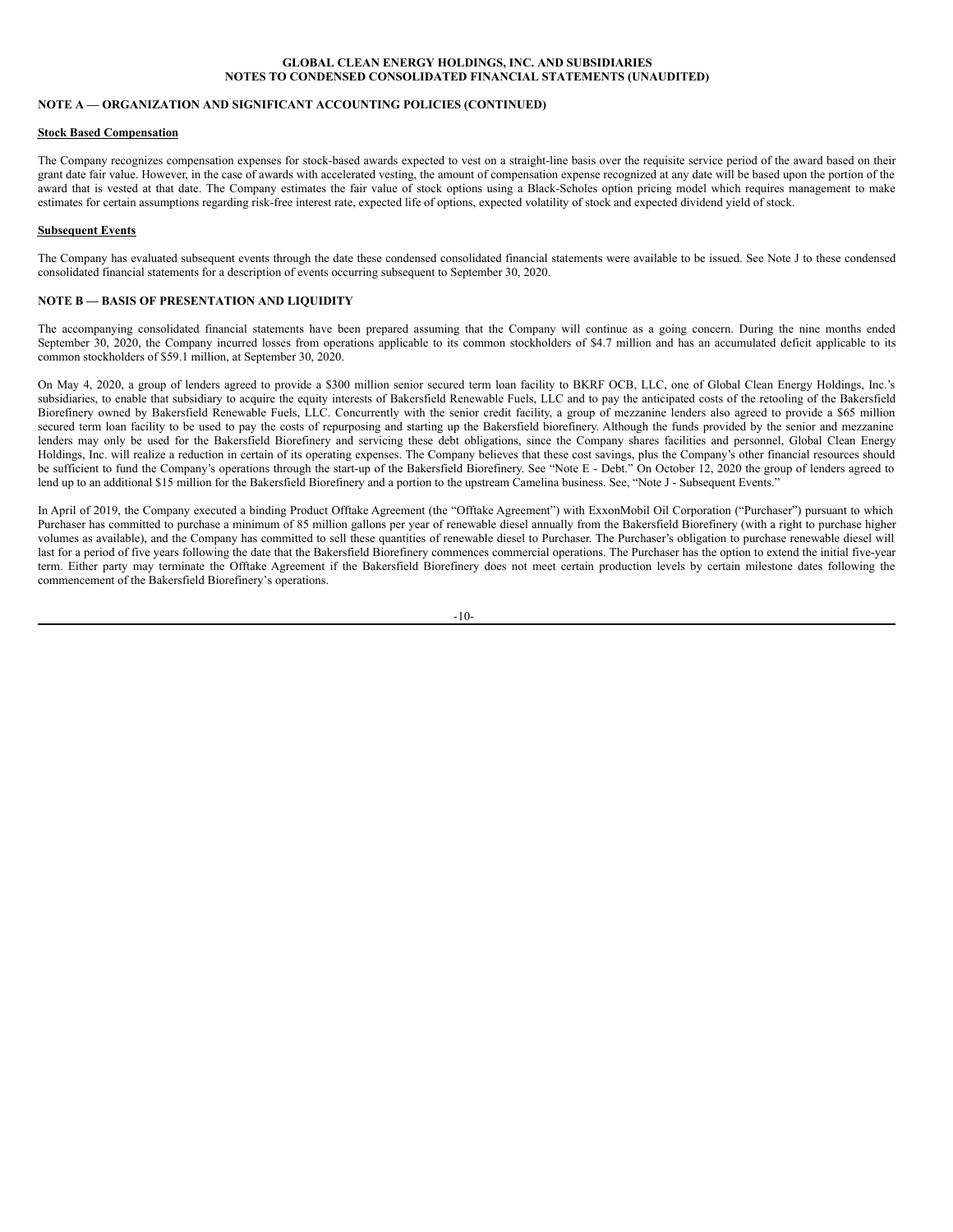# **NOTE C – PROPERTY AND EQUIPMENT**

On May 7, 2020 through its subsidiary BKRF OCB, LLC, the Company purchased all of the outstanding equity interests of Alon Bakersfield Property, Inc. a company that owned a refinery in Bakersfield, California from Alon Paramount Holdings, Inc. ("Alon Paramount") for a total consideration of \$120.2 million. Immediately prior to the purchase, Alon Bakersfield Property Inc. was converted into a limited liability company and renamed as "Bakersfield Renewable Fuels, LLC." The Company is now retooling the acquired refinery into a biorefinery. In accordance with ASC Topic 805, *Business Combinations*, the Company determined that the purchase is an asset purchase and not a business combination based the following a) substantially all of the fair value of the gross assets acquired is concentrated in a single identifiable asset group, b) that the existing crude oil based (very high carbon) refinery is not able to produce renewable diesel (very low carbon) fuel, c) no refinery in the U.S. has been designed specifically around the feedstock of Camelina seed, thus the technical aspect is new and unique to the Bakersfield Biorefinery and d) the Company did not acquire an assembled workforce. Thus, the acquired asset group does not have the full inputs or substantive process to produce outputs and does not have any acquired revenue generating contractual arrangements.

The total consideration for the purchase of the Bakersfield Biorefinery was \$120.2 million, and consisted of \$40 million of cash, an option right of \$5.5 million to the seller, and an assumption of \$74.7 million of liabilities. The liabilities assumed consist of \$40.7 million of Asset Retirement Obligations (ARO) and \$34 million of other environmental liabilities. These liabilities are the estimated costs of clean-up, remediation and associated costs of the acquired assets in accordance with current regulations. The total consideration of the purchase was allocated to the asset categories acquired based upon their relative fair value. The following summarizes this allocation of the purchase price and also the reclassification of the pre-acquisition costs:

| <b>Capitalized Costs</b><br><b>Based on Acquisition</b><br><b>Valuation</b> | <b>Allocated Pre-</b><br><b>Acquisition Costs</b> | <b>Total Capitalized</b><br><b>Costs on Acquisition</b> |
|-----------------------------------------------------------------------------|---------------------------------------------------|---------------------------------------------------------|
|                                                                             |                                                   |                                                         |
|                                                                             |                                                   | 13,506,000                                              |
|                                                                             | $\overline{\phantom{a}}$                          | 3,656,600                                               |
| 99,614,100                                                                  | 3,222,449                                         | 102,836,549                                             |
| 3,420,700                                                                   | $\overline{\phantom{a}}$                          | 3,420,700                                               |
| 120, 197, 400                                                               | 3,222,449                                         | 123,419,849                                             |
|                                                                             | 13,506,000<br>3,656,600                           |                                                         |

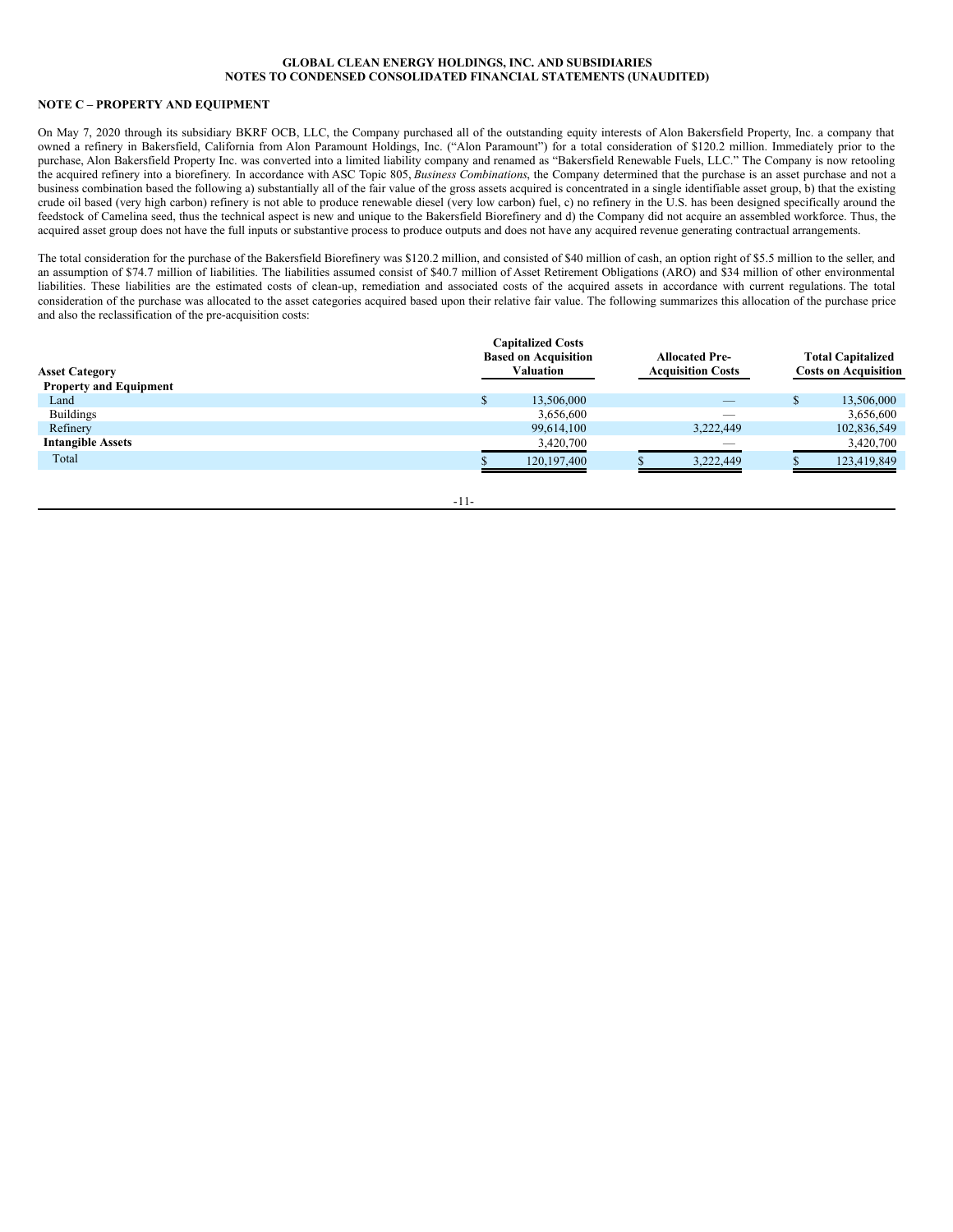# **NOTE C – PROPERTY AND EQUIPMENT (CONTINUED)**

Property and equipment as of September 30, 2020 and December 31, 2019 are as follows:

|                                | <b>September 30, 2020</b> | December 31, 2019 |
|--------------------------------|---------------------------|-------------------|
| Land                           | 13,506,000                |                   |
| Office Equipment               | 61,078                    | 61,078            |
| <b>Buildings</b>               | 3,656,600                 |                   |
| Refinery Equipment             | 102,836,549               |                   |
| <b>Construction in Process</b> | 15,457,898                |                   |
| Construction period interest   | 5,461,540                 |                   |
| <b>Total Cost</b>              | 140,979,665               | 61,078            |
| Less accumulated depreciation  | (133, 817)                | (61,078)          |
| Property and equipment, net    | 140,845,848               |                   |

Depreciation expense for property and equipment was approximately \$46,000 for the quarter and \$73,000 for the nine months ended September 30, 2020. There was no depreciation for the quarter and nine months ended September 30, 2019.

# **NOTE D - Intangible Assets**

Intangible assets consist of patent license fees and refinery permits. Through a 2013 acquisition, the Company acquired certain patents, intellectual property and rights related to the development of Camelina as a biofuels feedstock, as a result of which the Company continues to incur costs related to patent license fees and patent applications for Camelina sativa plant improvements. These acquired assets include three patents and the related intellectual property associated with these patents. These three patents have an expected useful life of 17 years and are carried at cost less any accumulated amortization and any impairment losses. Amortization is calculated using the straight-line method over their remaining patent life. These three purchased patents expire in 2029. Any future costs associated with the maintenance of these patents and patent and registration costs for any additional patents that are essential to the Company's business will be capitalized and amortized over the life of the patent once issued. Upon the Company's acquisition of the Bakersfield Biorefinery, the Company acquired necessary permits for the operation of the facility. The permit cost of \$3.4 million is amortized on a straightline basis over 15 years. The intangible assets as of the quarter ended September 30, 2020 and 2019 is shown in the following table:

|                               | September 30, | September 30, |
|-------------------------------|---------------|---------------|
|                               | 2020          | 2019          |
| Patent license fees           | 4,442,553     | 4,187,902     |
| Refinery permits              | 3,420,700     |               |
| Less accumulated amortization | (2,182,889)   | (1,686,310)   |
| Intangible Assets, Net        | 5,680,364     | 2.501.592     |

Amortization expense for intangible assets was approximately \$95,000 and \$61,000 for the quarters ended September 30, 2020 and 2019, respectively.

-12-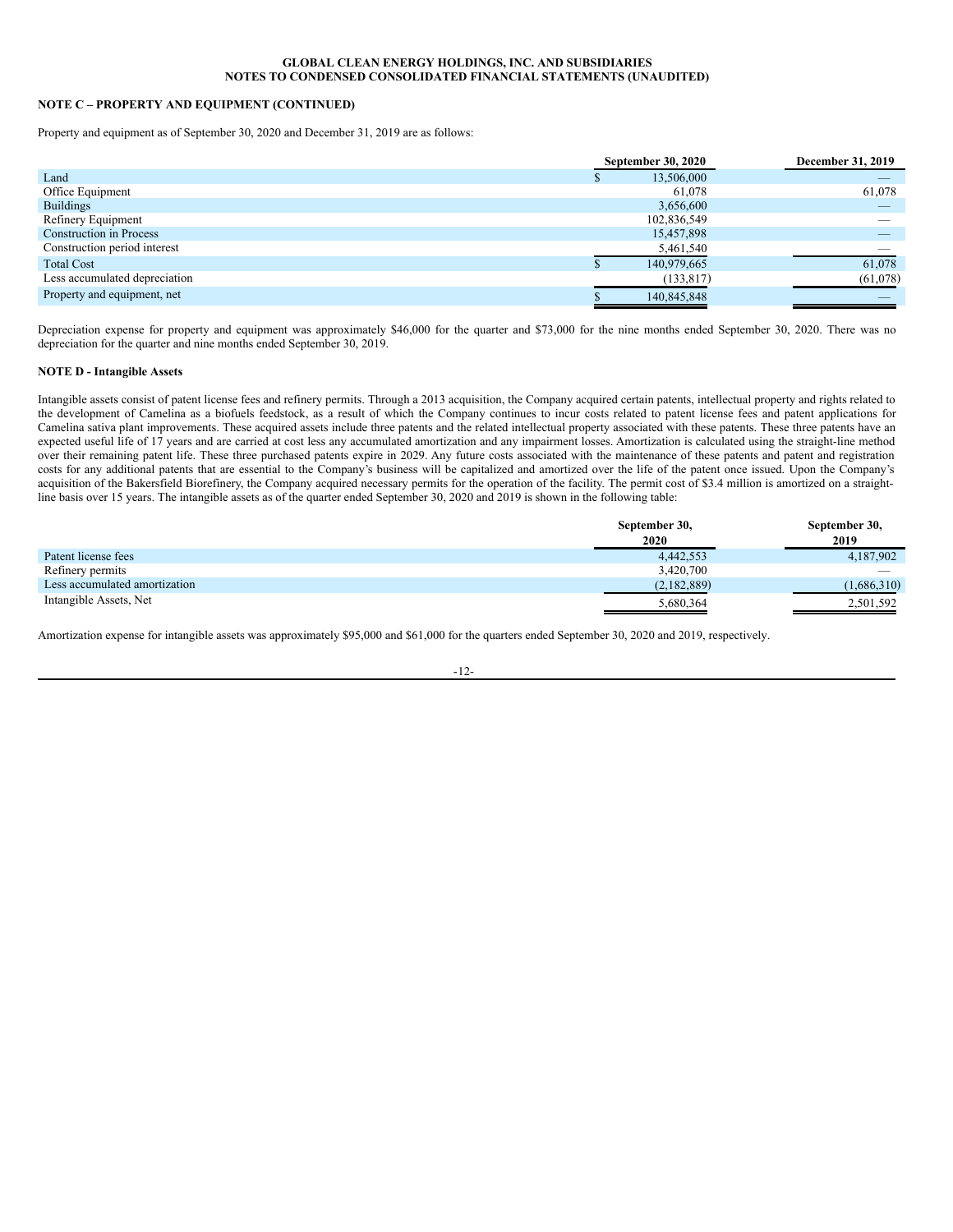# **NOTE E – DEBT**

At September 30, 2020, notes payable and long-term debt consisted of the following:

| Convertible note payable to executive officer            | 1,000,000   |
|----------------------------------------------------------|-------------|
| Other convertible notes payable                          | 697.000     |
| Fixed payment obligation, net of discount of \$4,670,684 | 15,579,317  |
| Other notes                                              | 4,943,144   |
| Senior credit facility                                   | 127,503,709 |
|                                                          | 149,723,170 |
| Less: unamortized debt issuance costs                    | (5,260,928) |
|                                                          | 144,462,242 |

# **Credit Facilities**

On May 4, 2020, in order to fund the purchase of Bakersfield Renewable Fuels, LLC, BKRF OCB, LLC entered into a senior secured credit agreement with a group of lenders (the "Senior Lenders") pursuant to which the Senior Lenders agreed to provide a \$300 million senior secured term loan facility to BKRF OCB, and to pay the costs of the retooling the Bakersfield Biorefinery. The senior loan bears interest at the rate of 12.5% per annum, payable quarterly, provided that the borrower may defer up to 2.5% interest to the extent it does not have sufficient cash to pay the interest. Such deferred interest is added to principal of the term loan. The principal of the senior loans matures in November 2026, provided that BKRF OCB, LLC must offer to prepay the senior loans with any proceeds of asset dispositions, borrowings other than permitted borrowings, proceeds from losses, and excess net cash flow. BKRF OCB, LLC may also prepay the senior loan in whole or in part with the payment of a prepayment penalty. As additional consideration for the senior loans, the Senior Lenders are issued Class B Units in BKRF HCP, LLC, an indirect parent company of BKRF OCB, LLC, as the Company draws on the facility. As of September 30, 2020, 126.5 million Class B Units have been issued, and the aggregate fair value of such units on the date of issuance totaled approximately \$1.5 million. The senior loans are secured by all of the assets of BKRF OCB, LLC (including its membership interests in Bakersfield Renewable Fuels, LLC), all of the outstanding membership interest in BKRF OCB, LLC, and all of the assets of Bakersfield Renewable Fuels, LLC. The credit facility contains certain covenants, and as of September 30, 2020, the Company was in compliance with all of the covenants.

On May 4, 2020, BKRF HCB, LLC, the indirect parent of BKRF OCB, LLC, entered into a credit agreement with a group of mezzanine lenders who agreed to provide a \$65 million secured term loan facility to be used to pay the costs of repurposing and starting up the Bakersfield biorefinery. As of November 30, 2020, BKRF HCB, LLC has not drawn down on the credit facility. The mezzanine loans bear interest at the rate of 15.0% per annum on amounts borrowed, payable quarterly, provided that the borrower may defer up to 2.5% interest to the extent it does not have sufficient cash to pay the interest. Such deferred interest is added to principal. As additional consideration for the mezzanine loans, the mezzanine lenders will be issued Class C Units in BKRF HCP, LLC at such times as advances are made under the mezzanine loans. The mezzanine loans will be secured by all of the assets of BKRF HCP, LLC, including all of the outstanding membership interest in BKRF HCB, LLC. The mezzanine loans mature in November 2027.

# **Promissory Notes**

Prior to 2016 the Company invested in and purchased various assets and is carrying a note, that is due upon demand, related to such assets in the principal amount of \$1.3 million. The promissory note is due upon demand, and has an interest rate of 18% per annum.

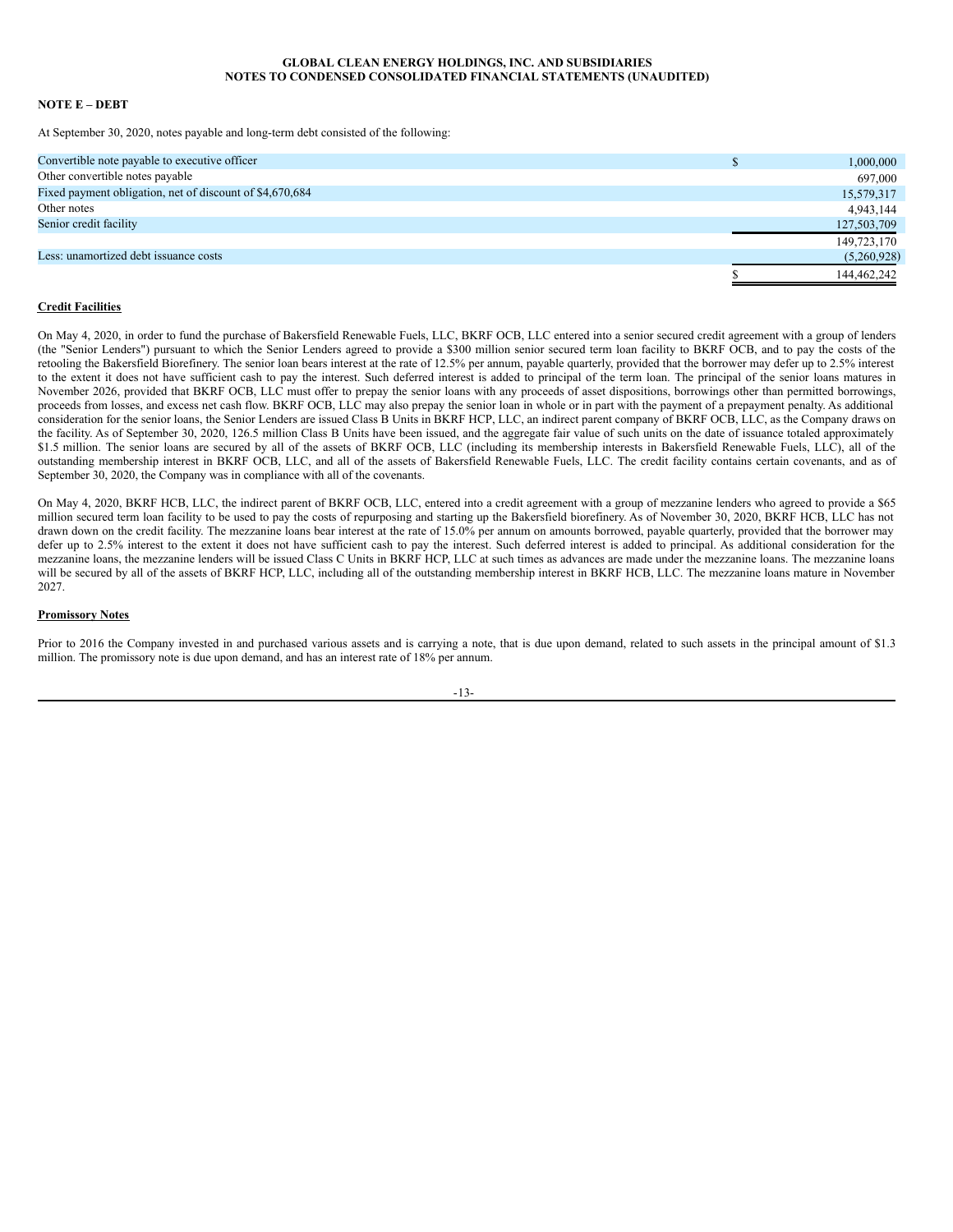# **NOTE E – DEBT (CONTINUED)**

#### **Convertible Note Payable to Executive Officer**

On October 16, 2018, Richard Palmer, the Company's Chief Executive Officer and President, entered into a new employment agreement with the Company and concurrently agreed to defer \$1 million of his accrued unpaid salary and bonus for two years. In order to evidence the deferral, the Company and Mr. Palmer entered into a \$1 million convertible promissory note (the "Convertible Note"). The Convertible Note accrues simple interest on the outstanding principal balance of the note at the annual rate of five percent (5%) and became due and payable on October 15, 2020, its maturity date. Under its existing credit agreements, the Company is restricted from repaying Mr. Palmer's loan and, accordingly, is currently in default under the Convertible Note. As of the quarters ended September 30, 2020 and 2019 the Company had recorded accrued interest payable of approximately \$110,000 and \$60,000 respectively. Under the Convertible Note, Mr. Palmer has the right, exercisable at any time until the Convertible Note is fully paid, to convert all or any portion of the outstanding principal balance and accrued and unpaid interest into shares of the Company's Common Stock at an exercise price of \$0.0154 per share.

#### **Convertible Notes Payable**

The Company has several notes that are convertible into the Company or the Company's subsidiaries at different prices: ranging from \$0.03 per share into the parent company's stock and up to \$1.48 per share into a subsidiary's common stock. These notes have passed their original maturity date and they continue to accrue interest at varying rates, from 8% to 10%. On a combined basis, as of September 30, 2020 the principal amount of these notes is approximately \$0.7 million.

#### **Fixed Payment Obligation**

As described in Note A, under "Fair Value Measurements and Fair Value of Financial Instruments", the Company amended a derivative forward contract during the quarter ended March 31, 2020, with the counterparty. The amendment terminated the derivative forward contract and replaced it with a fixed payment obligation. Under the terms of the fixed payment obligation, the Company agreed to pay the counterparty a total of \$23.1 million, which included a payment of \$5.5 million in April 2020, and six equal installment payments in 2022 totaling \$17.6 million. Under the subsequent revised terms of the fixed payment obligation in April, 2020, the Company agreed to pay the counterparty a total of \$24.8 million, which included a payment of \$4.5 million in June 2020 (which was paid), and six equal monthly installment payments beginning in May, 2022. For financial reporting purposes, the fixed payment obligation has been recorded at the present value of future payments, using a discount rate of 14.8%.

# **Class B Units of Subsidiary Issued to Lenders**

As described above, during the quarter ended September 30, 2020, the Company issued its lenders on its senior debt 46 million Class B Units of its subsidiary, BKRF HCB, LLC, and as of September 30, 2020 the senior lenders have been issued a total of 126.5 million Class B Units. The Company is obligated to make certain distribution payments to holders of these preferred units, and after the distributions reach a certain limit the units are considered fully redeemed. As such, for accounting purposes, these preferred units are considered to be mandatorily redeemable and have been classified as liabilities in the accompanying September 30, 2020, balance sheet.

#### **Insurance Premium Financing**

Upon the acquisition of the Bakersfield Biorefinery in May 2020, the Company obtained various insurance contracts to cover its corporate, ownership and construction risks primarily to provide financial protection against various risks and to satisfy certain lender requirements. The Company paid 35% of the total premiums and financed the balance at 3.8% annual interest rate. The Company is obligated to make seventeen equal monthly payments totaling approximately \$4.5 million beginning in July 2020. The insurance policies cover various periods from 12 to 60 months.

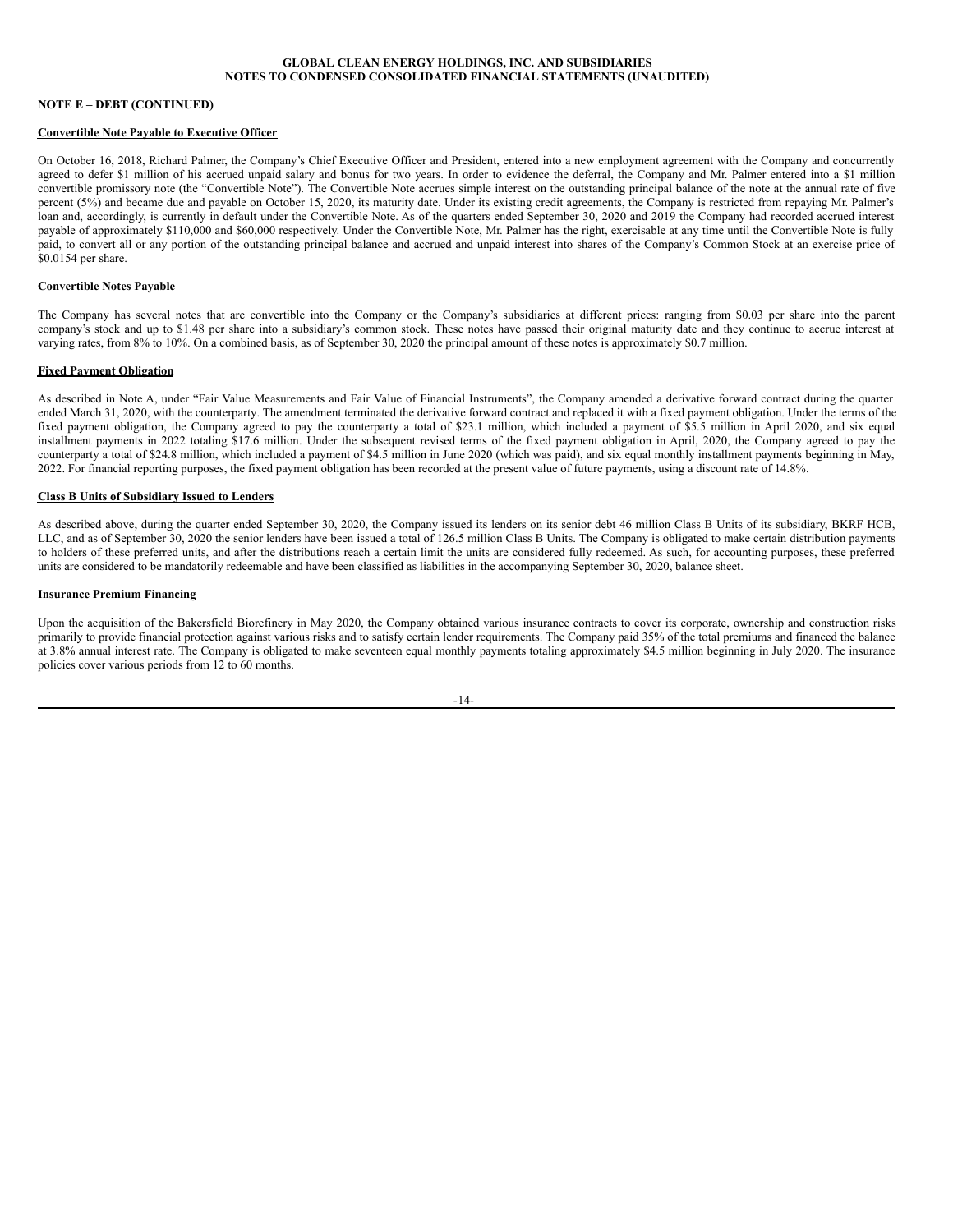# **NOTE F - MANDATORILY REDEEMABLE PREFERRED EQUITY**

As described above, during the quarter ended September 30, 2020, the Company issued its lenders on its senior debt 126.5 million Class B Units of its subsidiary, BKRF HCB, LLC. The Company is obligated to make certain distribution payments to holders of these preferred units, and after the distributions reach a certain limit the units are considered fully redeemed. As such, for accounting purposes, these preferred units are considered to be mandatorily redeemable and have been classified as liabilities in the accompanying September 30, 2020, balance sheet.

#### **NOTE G - STOCKHOLDERS' EQUITY**

# **Common Stock**

In the first quarter of 2020, the Company issued a total of 8,177,315 shares of its Common Stock upon the exercise of stock options. These option exercises consisted of 7,677,315 and 500,000 shares issued to a consultant and one of the Company's Directors, respectively.

In the second quarter of 2020, the Company issued a total of 6,292,857 shares of common stock related to the exercise of stock options. These option exercises consisted of 5,542,857 and 750,000 shares issued to an officer and a consultant, respectively.

#### **Series B Preferred Stock**

On November 6, 2007, the Company sold a total of 13,000 shares of Series B Convertible Preferred Stock ("Series B Shares") to two investors for an aggregate purchase price of \$1.3 million, less offering costs of \$9,265. Each share of the Series B Shares has a stated value of \$100.

The Series B Shares may, at the option of each holder, be converted at any time or from time to time into shares of the Company's Common Stock at the conversion price then in effect. The number of shares into which one Series B Share shall be convertible is determined by dividing \$100 per share by the conversion price then in effect. The initial conversion price per share for the Series B Shares is \$0.11, which is subject to adjustment for certain events, including stock splits, stock dividends, combinations, or other recapitalizations affecting the Series B Shares.

Each holder of Series B Shares is entitled to the number of votes equal to the number of shares of the Company's Common Stock into which the Series B Shares could be converted on the record date for such vote, and has voting rights and powers equal to the voting rights and powers of the holders of the Company's Common Stock.

No dividends are required to be paid to holders of the Series B shares. However, the Company may not declare, pay or set aside any dividends on shares of any class or series of the Company's capital stock (other than dividends on shares of our Common Stock payable in shares of Common Stock) unless the holders of the Series B shares shall first receive, or simultaneously receive, an equal dividend on each outstanding share of Series B shares.

In the event of any liquidation, dissolution or winding up of the Company, the holders of the Series B Preferred Stock shall be entitled to receive, prior to any distribution to the holders of the Common Stock, an amount equal to \$100 per share, or \$1,300,000 in the aggregate, plus an amount equal to any dividends declared and unpaid with respect to each such share.

$$
-15-
$$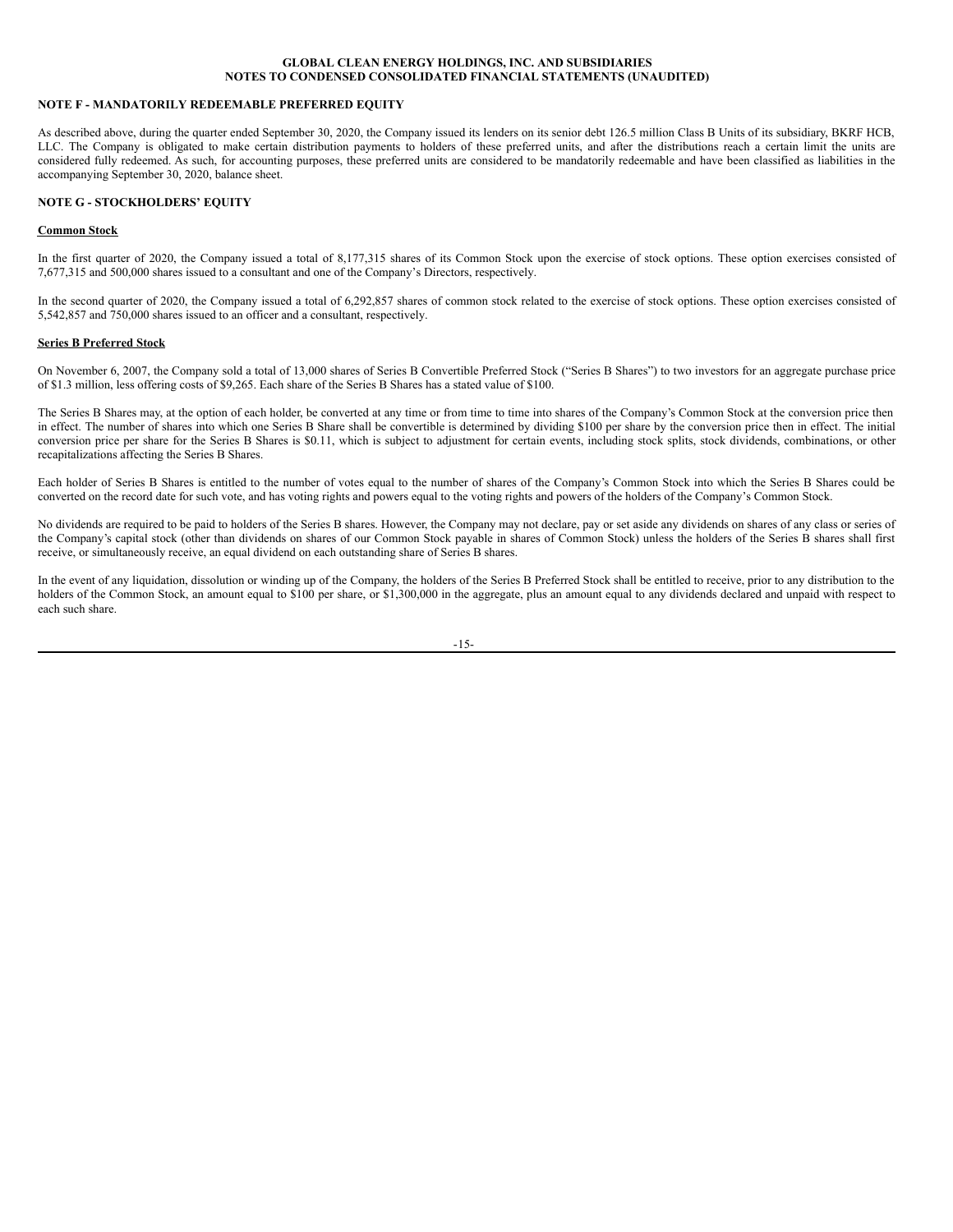# **NOTE H – STOCK OPTIONS AND WARRANTS**

# **2020 Equity incentive Plan**

On April 10, 2020, the Company's Board of Directors adopted the 2020 Equity Incentive Plan ("2020 Plan") pursuant to which the Board of Directors reserved an aggregate of 20,000,000 shares of Common Stock for future issuance. The 2020 Plan became effective on April 10, 2020. As of November 30, 2020, options for the purchase of 7,170,000 shares have been granted under the 2020 Plan to attract and retain the necessary personnel to meet the Company's objectives. The 2020 Plan will expire on April 9, 2030, and no further awards may be granted after such date. The 2020 Plan provides for the following types of awards: incentive stock options, nonstatutory stock options, restricted stock awards, restricted stock unit awards, stock appreciation rights, performance stock awards, performance cash awards, and other stock-based awards. Stock awards may be granted under the 2020 Plan to employees (including officers) and consultants of the Company or affiliates, and to members of the Company's Board of Directors.

During the third quarter ended September 30, 2020 the Company granted stock options for the purchase of a total of 390,000 shares of Common Stock under the 2020 Plan, of which 390,000 were to employees.

A summary of the option award activity in 2020 and awards outstanding at September 30, 2020 is as follows:

|                                              | <b>Shares</b><br>Under<br>Option            | Weighted<br>Average<br><b>Exercise</b><br>Price | Weighted<br>Average<br>Remaining<br>Contractual<br>Life (Years) |              | Aggregate<br><b>Intrinsic</b><br>Value |
|----------------------------------------------|---------------------------------------------|-------------------------------------------------|-----------------------------------------------------------------|--------------|----------------------------------------|
| Outstanding at December 31, 2019             | 199,027,315                                 | 0.016                                           | 3.6                                                             | \$           | 14,360,463                             |
| Granted<br>Exercised<br>Forfeited            | 15,420,000<br>(14, 470, 172)<br>(5,000,000) | 0.074<br>0.006<br>0.090                         |                                                                 |              |                                        |
| Expired                                      | (1,800,000)                                 | 0.010                                           |                                                                 |              |                                        |
| Outstanding at September 30, 2020            | 193, 177, 143                               | 0.021                                           | 3.3                                                             | $\mathbb{S}$ | 30,655,019                             |
| Vested and exercisable at September 30, 2020 | 179,537,771                                 | 0.019                                           | 3.2                                                             | \$           | 28,895,537                             |
|                                              | $-16-$                                      |                                                 |                                                                 |              |                                        |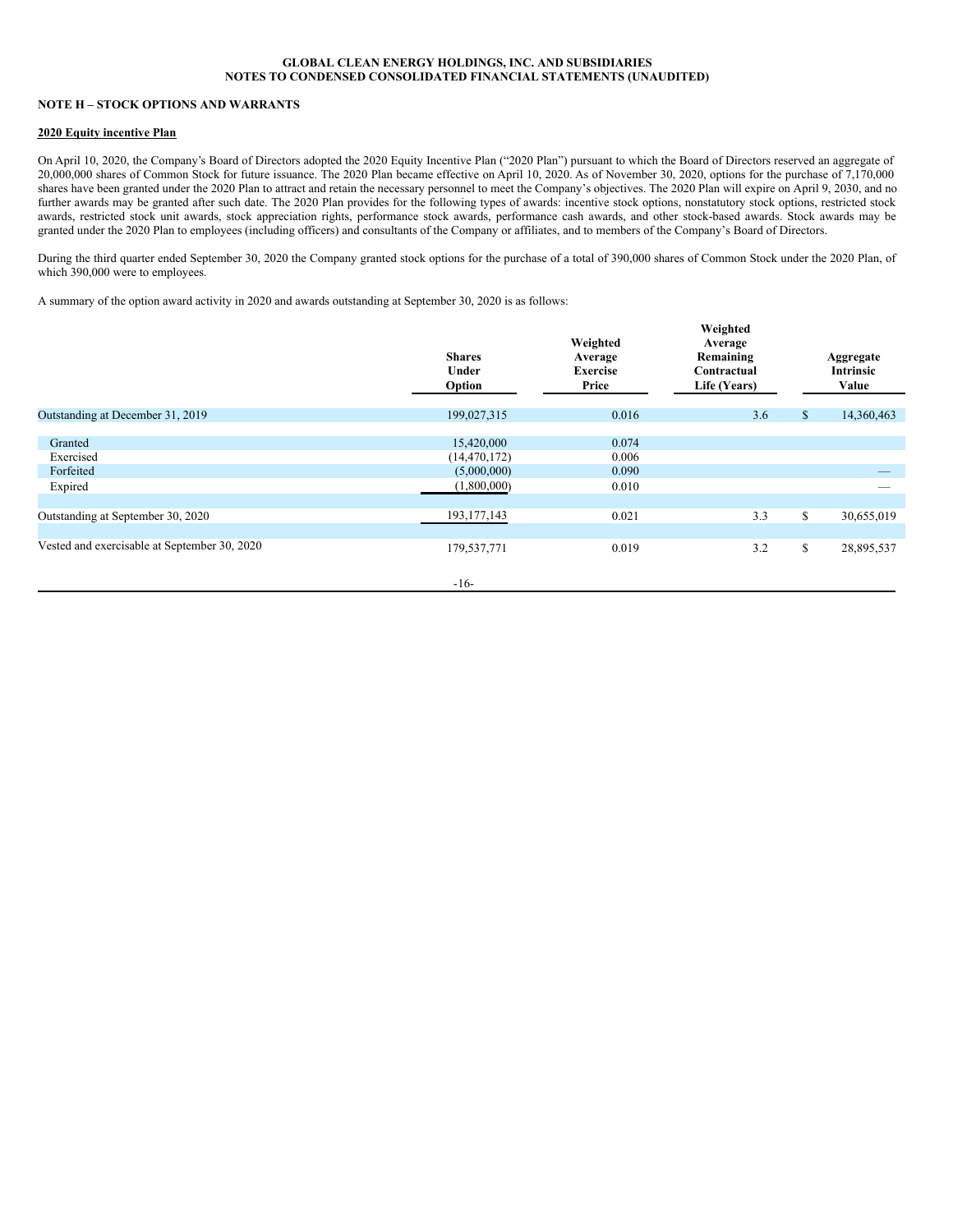# **NOTE H – STOCK OPTIONS AND WARRANTS (CONTINUED)**

The fair value of stock option grants with only continued service conditions for vesting is estimated on the grant date using a Black-Scholes option pricing model. The following table illustrates the assumptions used in estimating the fair value of options granted during the periods presented:

|                                 | <b>Ouarter ended</b><br><b>September 30, 2020</b> | Nine months ended<br><b>September 30, 2020</b> |
|---------------------------------|---------------------------------------------------|------------------------------------------------|
| Expected Term (in Years)        | $2$ to 5                                          | $2$ to 5                                       |
| Volatility                      | 85%                                               | 85%                                            |
| <b>Risk Free Rate</b>           | $1.4\%$                                           | 1.4%                                           |
| Dividend Yield                  | $0\%$                                             | $0\%$                                          |
| Suboptimal Exercise Factor (1)  | 1.3                                               | 1.3                                            |
| Exit Rate Pre-vesting (2)       | $0\%$                                             | $0\%$                                          |
| Exit Rate Post-vesting (3)      | 0%                                                | 0%                                             |
| Aggregate Grant Date Fair Value | 21.380                                            | 504.257                                        |

(1)The suboptimal exercise factor estimates the value realized by the holder upon exercise of the option and the estimated point at which an option holder would exercise an inthe-money option. The Company estimated the suboptimal factor based on the holder realizing a pre-tax profit of \$500,000. Used for lattice model purposes only.

(2) Assumed forfeiture rate for market condition option awards prior to vesting. Used for lattice model purposes only.

(3) Assumed expiration or forfeiture rate for market condition option awards after vesting. Used for lattice model purposes only.

For the quarters ended September 30, 2020 and 2019, the Company recognized approximate stock compensation expenses related to stock option awards for the quarters ended September 30, 2020 and 2019 of \$9,000 and \$74,000 respectively, and for the nine months ended September 30, 2020 and September 30, 2019 of \$190,000 and \$578,000, respectively. The Company recognizes all stock-based compensation in general and administrative expenses in the accompanying condensed consolidated statements of operations. As of September 30, 2020, there was approximately \$358,000 of unrecognized compensation cost related to option awards that will be recognized over the remaining service period of approximately 3.3 years.

# **Stock Purchase Warrants and Call Option**

In 2020, the Company issued, to a party interested in Camelina development, a non-transferable warrant for the purchase of an approximately eight-percent interest in its subsidiary, Sustainable Oils, Inc. for approximately \$20 million. The warrant expires on June 1, 2021. The Company determined the fair value of the warrants to be approximately \$9,000.

Concurrently with the closing of the acquisition of Bakersfield Renewable Fuels, LLC in May 2020, the Company entered into a Call Option Agreement with the seller, Alon Paramount, pursuant to which the Company granted to Alon Paramount an option to purchase from Global Clean Energy Holdings, Inc. up to 33 1/3% of the membership interests of a subsidiary that indirectly owns Bakersfield Renewable Fuels, LLC. The option exercise price is based on the cash purchase price that the Company paid for Bakersfield Renewable Fuels, LLC. The foregoing option can be exercised by Alon Paramount until the 90<sup>th</sup> day after the refinery meets certain operational criteria. Upon the exercise of the option, Alon Paramount will be allocated its share of the refinery's assets and liabilities and profits and losses. Bakersfield Renewable Fuels, LLC is also responsible for all of the environmental liabilities and clean up costs associated with the Bakersfield Refinery.

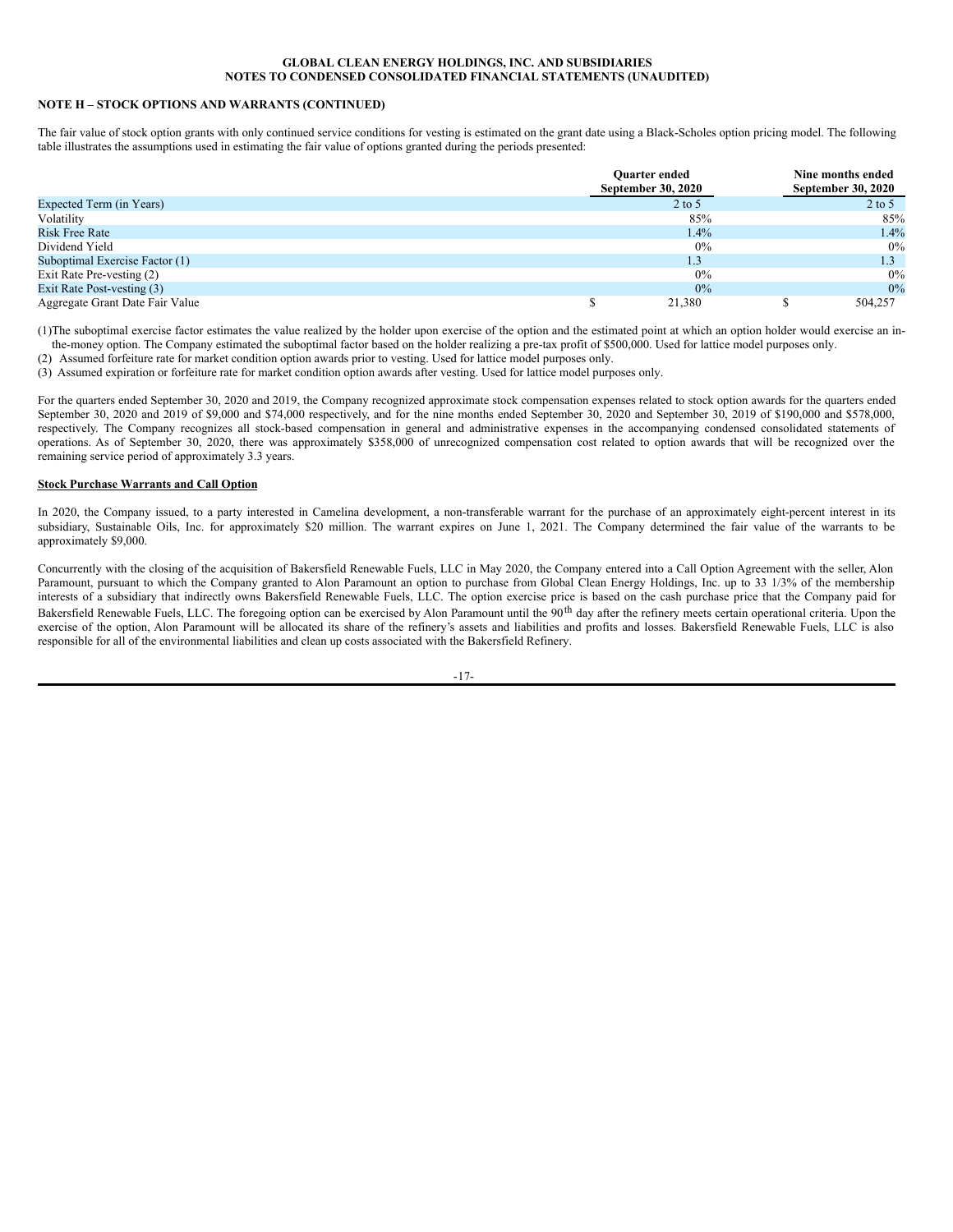# **NOTE I – COMMITMENTS AND CONTINGENCIES**

#### **Employment Agreements**

The Company maintains an employment agreement with its Chief Executive Officer and Executive Vice-President that provide for the terms of their compensation, including bonuses and share-based compensation. See the Company's December 31, 2019 Form 10-K (as amended) for further details.

# **Engineering, Procurement and Construction Contract**

On April 30, 2020, GCE Acquisitions entered into an Engineering, Procurement and Construction Agreement with ARB, Inc. ("ARB") pursuant to which ARB has agreed to provide services for the engineering, procurement, construction, start-up and testing of the Bakersfield Biorefinery. The agreement, which was assigned by GCE Acquisitions to BKRF OCB, LLC, the borrower under the senior credit facility, provides for ARB to be paid on a cost plus fee basis subject to a guaranteed maximum price of \$201.4 million, subject to increase for approved change orders.

# **Environmental Remediation Liabilities**

The Company recognizes its asset retirement obligation and environmental liabilities in accordance with ASC 410-30, and has estimated such liabilities as of its acquisition date. It is the Company's policy to accrue environmental and clean-up related costs of a non-capital nature when it is both probable that a liability has been incurred and the amount can be reasonably estimated. Environmental liabilities represent the current estimated costs to investigate and remediate contamination at our properties. This estimate is based on internal and third-party assessments of the extent of the contamination, the selected remediation technology and review of applicable environmental regulations, typically considering estimated activities and costs for 15 years, and up to 30 years if a longer period is believed reasonably necessary. Accruals for estimated costs from environmental remediation obligations generally are recognized no later than completion of the remedial feasibility study and include, but are not limited to, costs to perform remedial actions and costs of machinery and equipment that are dedicated to the remedial actions and that do not have an alternative use. Such accruals are adjusted as further information develops or circumstances change. We discount environmental liabilities to their present value if payments are fixed and determinable. Expenditures for equipment necessary for environmental issues relating to ongoing operations are capitalized. Changes in laws and regulations and actual remediation expenses compared to historical experience could significantly impact our results of operations and financial position. We believe the estimates selected, in each instance, represent our best estimate of future outcomes, but the actual outcomes could differ from the estimates selected.

#### **Legal**

On May 7, 2020 through BKRF OCB, LLC, one of the Company's indirect subsidiaries, the Company purchased all of the outstanding equity interests of Bakersfield Renewable Fuels, LLC from Alon Paramount Holdings, Inc. ("Alon Paramount") for \$40 million in cash. Bakersfield Renewable Fuels, LLC owns an oil refinery in Bakersfield, California that the Company is retooling into a biorefinery. In connection with the acquisition, BKRF OCB, LLC agreed to undertake certain cleanup activities at the refinery and provide a guarantee for liabilities arising from the cleanup. The Company has assumed significant environmental and clean-up liabilities associated with the purchase of the Bakersfield Refinery.

Bakersfield Renewable Fuels, LLC, formerly Alon Bakersfield Property, Inc., is one of the parties to an action pending in the United States Court of Appeals for the Ninth Circuit. In June 2019, the jury awarded the plaintiffs approximately \$6.7 million against Alon Bakersfield Property, Inc. and Paramount Petroleum Corporation (a parent company of Alon Bakersfield Property, Inc. at the time of the award in 2019). Under the Share Purchase Agreement, Alon Paramount agreed to assume and be liable for (and to indemnify, defend, and save Bakersfield Renewable Fuels harmless from) this litigation. In addition, Paramount Petroleum has posted a bond to cover this judgment amount. All legal fees in this matter are being paid by Alon Paramount.

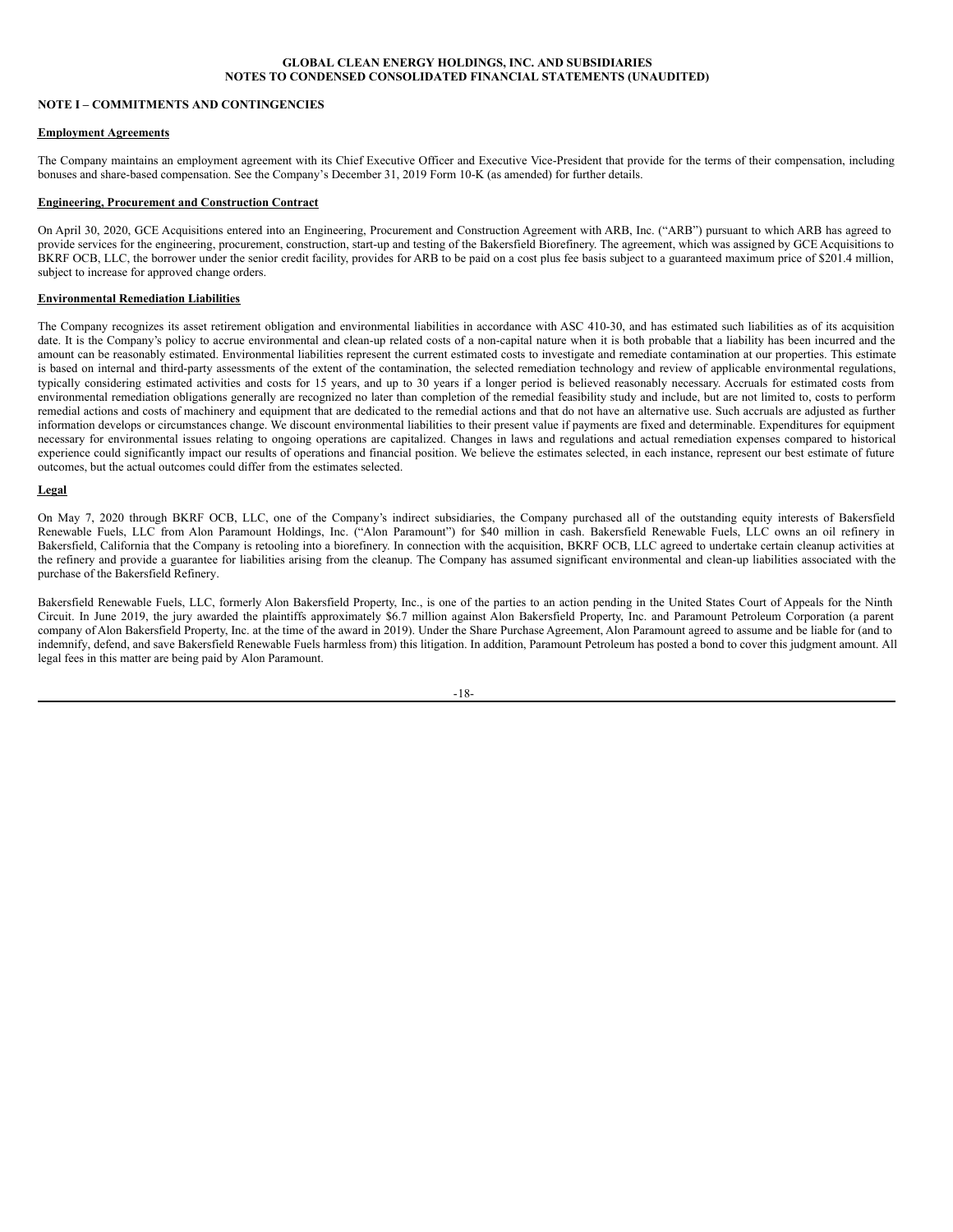# **NOTE I – COMMITMENTS AND CONTINGENCIES (CONTINUED)**

In August 2020, a complaint was filed against GCE Holdings Acquisitions, LLC for a claimed breach of a certain consulting agreement. The claim is for \$1.2 million. On October 14, 2020, GCE Holdings Acquisitions, LLC filed an answer and denied all allegations in the complaint. The Company does not believe that the ultimate resolution of this matter will have a material effect on its financial statements, and no loss has been accrued regarding this claim.

In the ordinary course of business, the Company may face various claims brought by third parties and the Company may, from time to time, make claims or take legal actions to assert the Company's rights, including intellectual property rights, contractual disputes and other commercial disputes. Any of these claims could subject the Company to litigation. Management believes the outcomes of currently pending claims will not likely have a material effect on the Company's consolidated financial position and results of operations.

# **Indemnities and Guarantees**

In addition to the indemnification provisions contained in the Company's organization documents, the Company generally enters into separate indemnification agreements with the Company's directors and officers. These agreements require the Company, among other things, to indemnify the director or officer against specified expenses and liabilities, such as attorneys' fees, judgments, fines and settlements, paid by the individual in connection with any action, suit or proceeding arising out of the individual's status or service as the Company's directors or officers, other than liabilities arising from willful misconduct or conduct that is knowingly fraudulent or deliberately dishonest, and to advance expenses incurred by the individual in connection with any proceeding against the individual with respect to which the individual may be entitled to indemnification by the Company.

# **COVID-19**

In December 2019, a novel strain of coronavirus diseases ("COVID-19") was first reported in Wuhan, China. Less than four months later, on March 11, 2020, the World Health Organization declared COVID-19 a global pandemic. The extent of COVID-19's effect on the Company's operational and financial performance will depend on future developments, including the duration, spread and intensity of the pandemic, all of which are uncertain and difficult to predict considering the rapidly evolving landscape. The Company is currently analyzing the potential impacts to its business. At this time, it is not possible to determine the magnitude of the overall impact of COVID-19 on the Company.

# **NOTE J – SUBSEQUENT EVENTS**

On October 12, 2020 the Company's senior and mezzanine lenders agreed to make an additional \$15 million available to the Company, if requested, to develop the Bakersfield Refinery and the feedstock program.

On October 12, 2020 the Company entered into a \$1.5 million contract with a Mid-West seed company to manage up to 500 acres of Camelina seed production for the specific purpose of harvesting, transporting, cleaning and packaging the finished Camelina seed, which is to be certified as the Company's proprietary seed to the Company's standards. This seed will be grown in 2021 for the purpose of providing the seed to growers for the 2022 growing season. The contract anticipates a total yield of certified seed of approximately 900,000 lbs. or enough seed to plant approximately 110,000 acres.

On November 17, 2020, the Company held its annual meeting of stockholders at which i) the 2020 Equity Incentive Plan and ii) the proposal to effect a reverse stock split of the common shares at a ratio of 1-for-10, at the discretion of the Board, were approved. The Board, while considering market conditions, anticipates completing the reverse split of the common shares in early 2021.

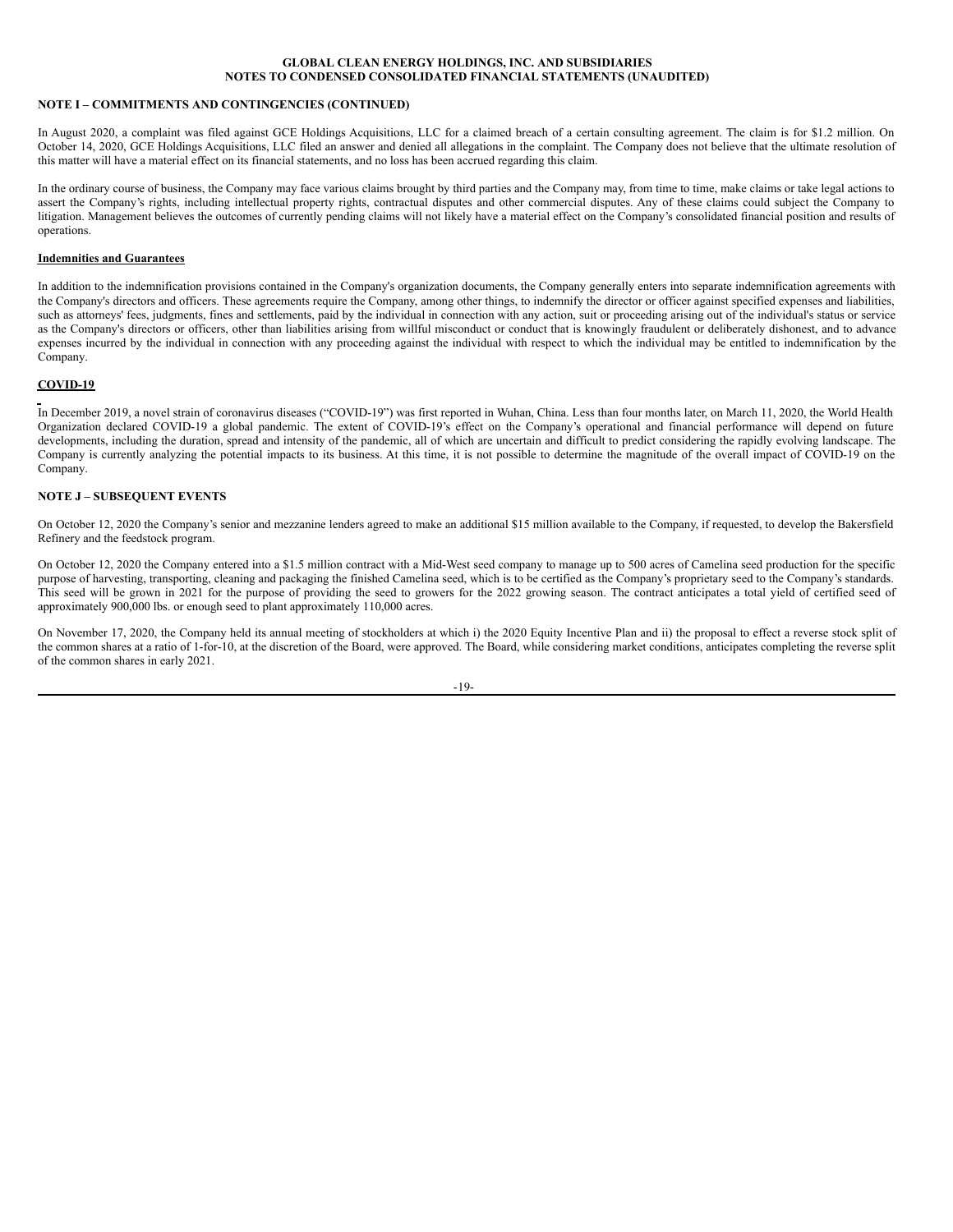#### **Item 2: Management's Discussion and Analysis of Financial Condition and Results of Operations**

This report contains forward-looking statements. These statements relate to future events or the Company's future financial performance. In some cases, you can identify forward-looking statements by terminology such as "may," "will," "should," "except," "plan," "anticipate," "believe," "estimate," "predict," "potential" or "continue," the negative of such terms or other comparable terminology. These statements are only predictions. Actual events or results may differ materially.

Although the Company believes that the expectations reflected in the forward-looking statements are reasonable, the Company cannot guarantee future results, levels of activity, performance or achievements. Moreover, neither the Company, nor any other person, assumes responsibility for the accuracy and completeness of the forwardlooking statements. The Company is under no obligation to update any of the forward-looking statements after the filing of this Quarterly Report on Form 10-Q to conform such *statements to actual results or to changes in its expectations.*

The following discussion should be read in conjunction with the Company's unaudited condensed consolidated financial statements and the related notes and other financial information appearing elsewhere in this Form 10-O. Readers are also urged to carefully review and consider the various disclosures made by the Company which attempt to advise interested parties of the factors which affect the Company's business, including without limitation the disclosures made under the caption "Management's Discussion and Analysis of Financial Condition and Results of Operations," under the caption "Risk Factors," and the audited consolidated financial statements and related notes included in the Company's Annual Report filed on Form 10-K for the year ended December 31, 2019 and other reports and filings made with the Securities and Exchange *Commission ("SEC").*

#### **Overview**

Since 2007, Global Clean Energy Holdings, Inc. and its subsidiaries (collectively, hereafter the "Company", "we", "us" or "our") has been an integrated agriculturalenergy biofuels company that, directly or through its subsidiaries, acquired and developed agricultural biofuel feedstock assets. In 2013 we acquired certain Camelina sativa ("Camelina") assets that we have been developing as an ultra-low carbon non-food based feedstock for the production and sale of renewable fuels. In July 2018, we entered into a letter of intent to purchase a 500-acre crude oil refinery in Bakersfield, California (the "Bakersfield Biorefinery"). During the fiscal quarter ended September 30, 2019 we incurred an increasing amount of general and administrative expenses and facility maintenance costs related to our ownership and retrofitting of the Bakersfield Biorefinery.

In order to fund our operating and acquisition-related expenses, in October of 2018 we entered into a derivative contract (the "Derivative Contract") with a commodity trading company for the delivery of ultra-low sulfur renewable diesel for settlement over a six-month period beginning in July 2020. Under the Derivative Contract, we received \$6 million in cash. At the inception of the Derivative Contract, we recorded a \$15.1 million liability and \$9.1 million of financing costs. During the remaining portion of 2018, the derivative liability decreased by \$3.1 million. In October 2019 we modified the Derivative Contract, entered into a new Derivative Contract, and received another \$4 million of cash. The cash that we received from the Derivative Contract was used to fund our operating costs, due diligence costs, pre-acquisition costs, the purchase price down payment/deposit for the Bakersfield Biorefinery, consulting and legal fees associated with the acquisition, and payments to key vendors and suppliers. The Derivative Contract was amended in March 2020 and was converted into a fixed payment obligation. This fixed payment obligation was modified again in April 2020. Under the amended terms, the fixed payment obligation requires total payments of \$24.8 million, including a payment of \$4.5 million in June 2020, and six monthly equal installment payments beginning in May 2022.

In May 2020 we completed the purchase of the Bakersfield Biorefinery. In order to fund the purchase price of the Bakersfield Biorefinery and the conversion of the facility into a renewable diesel refinery, in May 2020 we also entered into a \$300 million senior loan facility and a \$65 million mezzanine loan facility. We are currently converting the Bakersfield Biorefinery from a crude oil refinery into a biorefinery, and we do not expect to commence our proposed biofuel refinery operations until early 2022. Therefore, we do not anticipate generating revenues from the operations of the Bakersfield Biorefinery until the first half of 2022. In order to have Camelina seed and oil available when our biorefinery commences its refinery operations and have farmland under cultivation for future Camelina harvests, we have started investing in farming activities related to our Camelina seed production. These activities include investments in growing certified seed for future plantings, payments to farmers for growing Camelina for seed delivery to us, processing costs and other necessary costs associated with adding to our Camelina seed, oil and meal inventories.

-20-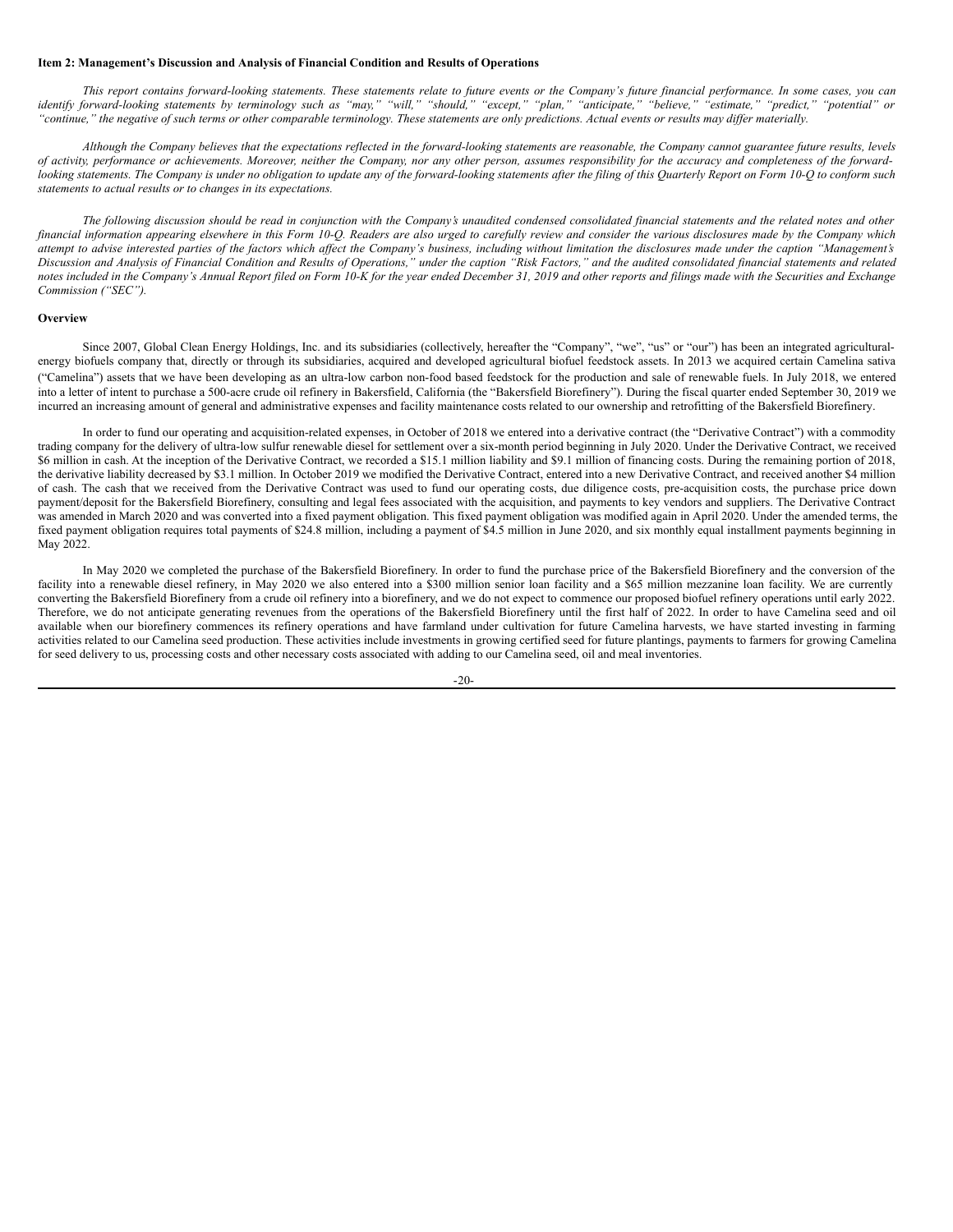#### **Critical Accounting Policies**

The preparation of financial statements in conformity with accounting principles generally accepted in the United States requires management to make estimates and assumptions that affect the reported assets, liabilities, sales and expenses in the accompanying financial statements. Critical accounting policies are those that require the most subjective and complex judgments, often employing the use of estimates about the effect of matters that are inherently uncertain.

The Company's most critical accounting policies and estimates that may materially impact the Company's results of operations include:

*Capitalization of Pre-Acquisition Costs*. The Company capitalizes its pre-acquisition costs once management determines that it is probable that the project will occur. Probability is determined based on (i) whether management, having the requisite authority, has implicitly or explicitly authorized and committed to funding the acquisition or construction of a specific asset, (ii) the financial resources are available consistent with such authorization, and (iii) the ability exists to meet the necessary local and other governmental regulations. Cost capitalization occurs when the event is probable, but prior to the start of construction. We capitalize those costs that are directly identifiable with the specific property and those costs that would be capitalized if the property were already acquired. We expense general and administrative and overhead costs and costs, including payroll, that would be considered support functions.

*Derecognition of Liabilities*. The Company reviews its liabilities, including but not limited to, accounts payable, notes payable, accrued expenses, accrued liabilities and other legal obligations, for a determination of the legal enforcement or settlement of an obligation. Upon conclusive evidence that an obligation may be extinguished, has expired, is discharged, cancelled or otherwise no longer legally exists, then the Company will derecognize the respective liability on the Company's balance sheet.

*Derivative Commodity Instruments*. The Company uses derivative commodity instruments as a means of generating cash for its efforts in procuring a refinery to fulfill its business plan. The Company may use such instruments in the future to manage its exposures for its feedstocks or end products. Normal purchases and normal sales are contracts that provide for the purchase or sale of something other than a financial instrument or derivative instrument that will be delivered in quantities expected to be used or sold over a reasonable period in the normal course of business. While the Company may deliver refined products from its biorefinery in the future, at this time these derivative contracts are not considered normal sales contracts. The results of our derivative activities were material to the Company's financial position, results of operations or cash flows in 2019 and 2020. The Company's risk management practices and its compliance with policies are reviewed by the Company's Board of Directors. Derivatives beyond those designated as normal purchase and normal sale contracts are recorded at fair value on the Consolidated Balance Sheet with resulting gains and losses reflected in income. Fair values are derived principally from published market quotes and other independent third-party quotes. The change in fair value of Company's derivative commodity instruments in 2019 and 2020 was material to the Company's results of operations.

*Recoverability of Intangible Assets*. The Company invests in the development of various plant-based feedstocks for conversion to fuel as part of its core business plan. The Company has purchased patents and associated know-how that relate directly to the development and growing of Camelina. The Company invests in the ongoing development of Camelina through research and additional patents as breakthroughs occur. The Company capitalizes all of its patent expenses and amortizes these costs over a 17-year period in conjunction with the life of the patent protection. As part of the Bakersfield Biorefinery we acquired certain operational permits which we amortize over an estimated life of 15 years. We evaluate the carrying costs of these assets on a periodic basis and will impair such value if deemed necessary. As of September 30, 2020, no impairment is necessary and the carrying value of our intangible assets remains a significant value and expected economic generator going forward.

-21-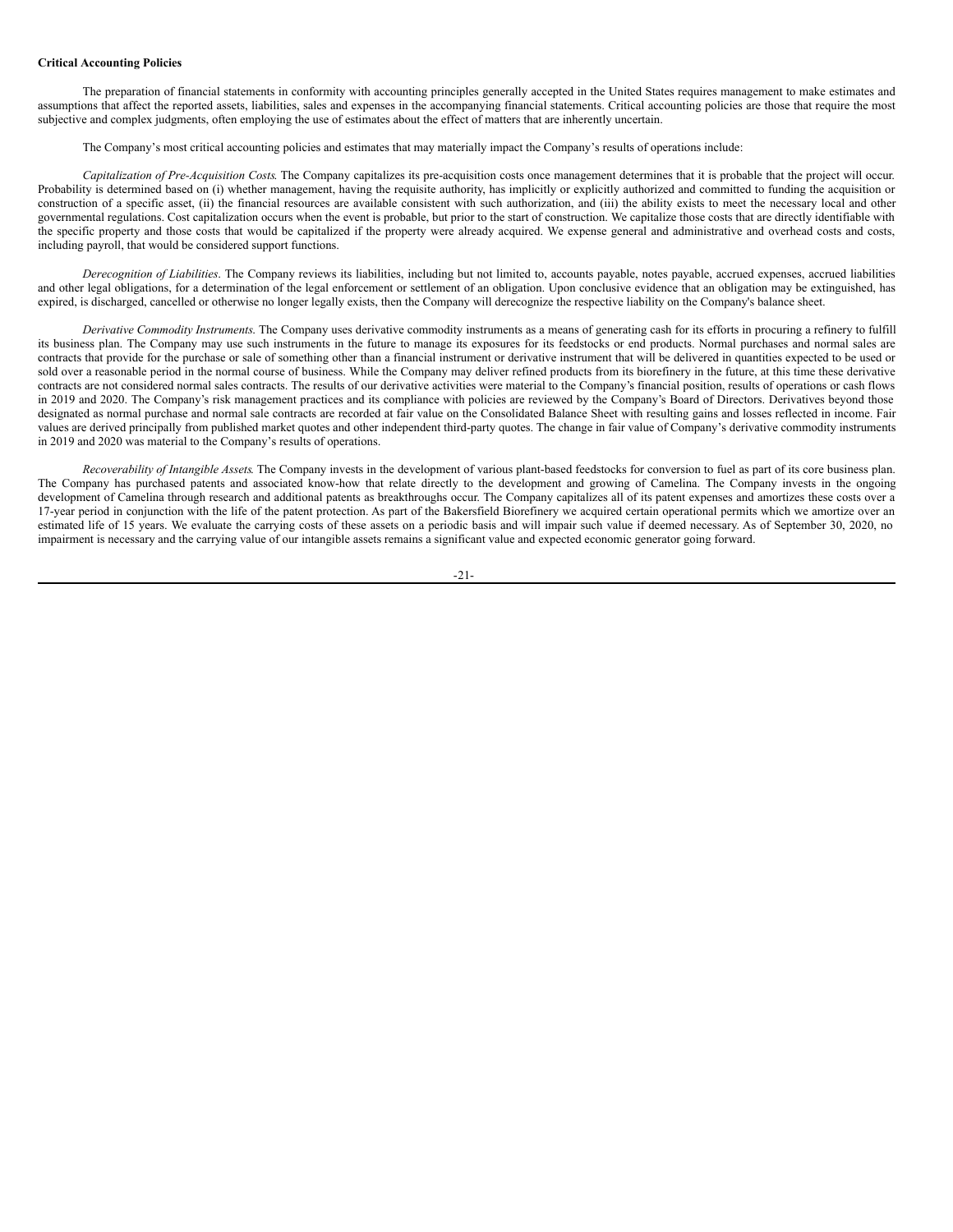Certain other critical accounting policies, including the assumptions and judgments underlying them, are disclosed in Note 1 to the Consolidated Financial Statements included in the Annual Report on Form 10-K for the year ended December 31, 2019 that the Company has filed with the Securities and Exchange Commission. However, we do not believe that there are any alternative methods of accounting for our operations that would have a material effect on our financial statements.

#### **Results of Operations**

# **Three Months Ended September 30, 2020 vs. Three Months Ended September 30, 2019**

*Revenues.* As discussed above, during 2019 and continuing until we purchased the Bakersfield Biorefinery on May 7, 2020, our activities were devoted solely to the acquisition and financing of the Bakersfield Biorefinery. Following the acquisition, we refocused our efforts on building our operations and management teams necessary and on putting the processes in place to accomplish the task of retrofitting the Bakersfield Biorefinery and we did not engage in any operating activities that generated revenues. Therefore, we had no operating revenues in the fiscal quarters ended September 30, 2019 (the "2019 fiscal quarter") or September 30, 2020 (the "2020 fiscal quarter").

*General And Administrative Expenses and Facility Expenses*. General and administrative expense consists of expenses generally involving corporate overhead functions and operations. Our general and administrative expenses increased by \$2.8 million from \$0.1 million in the 2019 fiscal quarter to \$2.9 million in the 2020 fiscal quarter. This increase was primarily related to an increase in payroll costs, professional fees, legal fees and various vendor costs. In the period after we acquired the Bakersfield Biorefinery on May 7, 2020, our general and administrative expenses increased significantly, and these expenses are expected to continue to increase as the development of the refinery progresses. Facility expense primarily consists of maintenance costs to keep the Bakersfield assets, purchased in May 2020, in an operational mode and expenses normally related to the operations of a refinery. Our facility expenses were \$1.6 million in the 2020 fiscal quarter and we incurred no such expenses in the 2019 fiscal quarter.

*Other Income/Expense.*In the 2020 fiscal quarter we had no impact from derivatives, whereas in the 2019 fiscal quarter we incurred a \$0.4 million gain from our change in derivative liability.

*Interest Income/Expense.* Interest expense in the 2020 fiscal quarter and the 2019 fiscal quarter consisted of interest of \$0.8 million and \$0.1 million, respectively, from outstanding promissory notes and. Our incurred interest will increase significantly in the future as we draw down on the \$300 million senior and \$65 million mezzanine loans, and as the outstanding principal balances of those loans increases. However, construction period interest will be capitalized as part of the cost of the refinery and will be depreciated, and therefore, will not impact our interest expense.

*Net losses.* We incurred an operating loss of \$4.7 million and \$0.3 million in the 2020 and 2019 fiscal quarters respectively. We incurred a net loss of \$5.4 million in the 2020 fiscal quarter compared to a \$22,000 net income in the 2019 fiscal quarter. Our operating loss increased because of the increase in activity related to our purchase of the Bakersfield Biorefinery. We expect to incur losses for the remainder of 2020 and 2021 while our biorefinery is under construction and therefore not operational.

#### **Nine Months Ended September 30, 2020 vs. Nine Months Ended September 30, 2019**

*Revenues.* As discussed above, during 2019 and during most of the second quarter of 2020, our activities were devoted solely to the acquisition and financing of the Bakersfield Biorefinery, which was completed on May 7, 2020. Because we were focused on purchasing, and thereafter retrofitting, the Bakersfield Biorefinery during 2019 and 2020, we did not engage in any operating activities that generated revenues. Therefore, we had no operating revenues in the nine months ended September 30, 2019 (the "2019 fiscal period") or September 30, 2020 (the "2020 fiscal period").

*General And Administrative Expenses and Facilities Cost*. Our general and administrative expenses increased by \$2.9 million, or 145%, from \$2.1 million in the 2019 fiscal period to \$5.0 million in the 2020 fiscal period This increase was primarily related to an increase in payroll costs, professional fees, legal fees and various vendor costs.

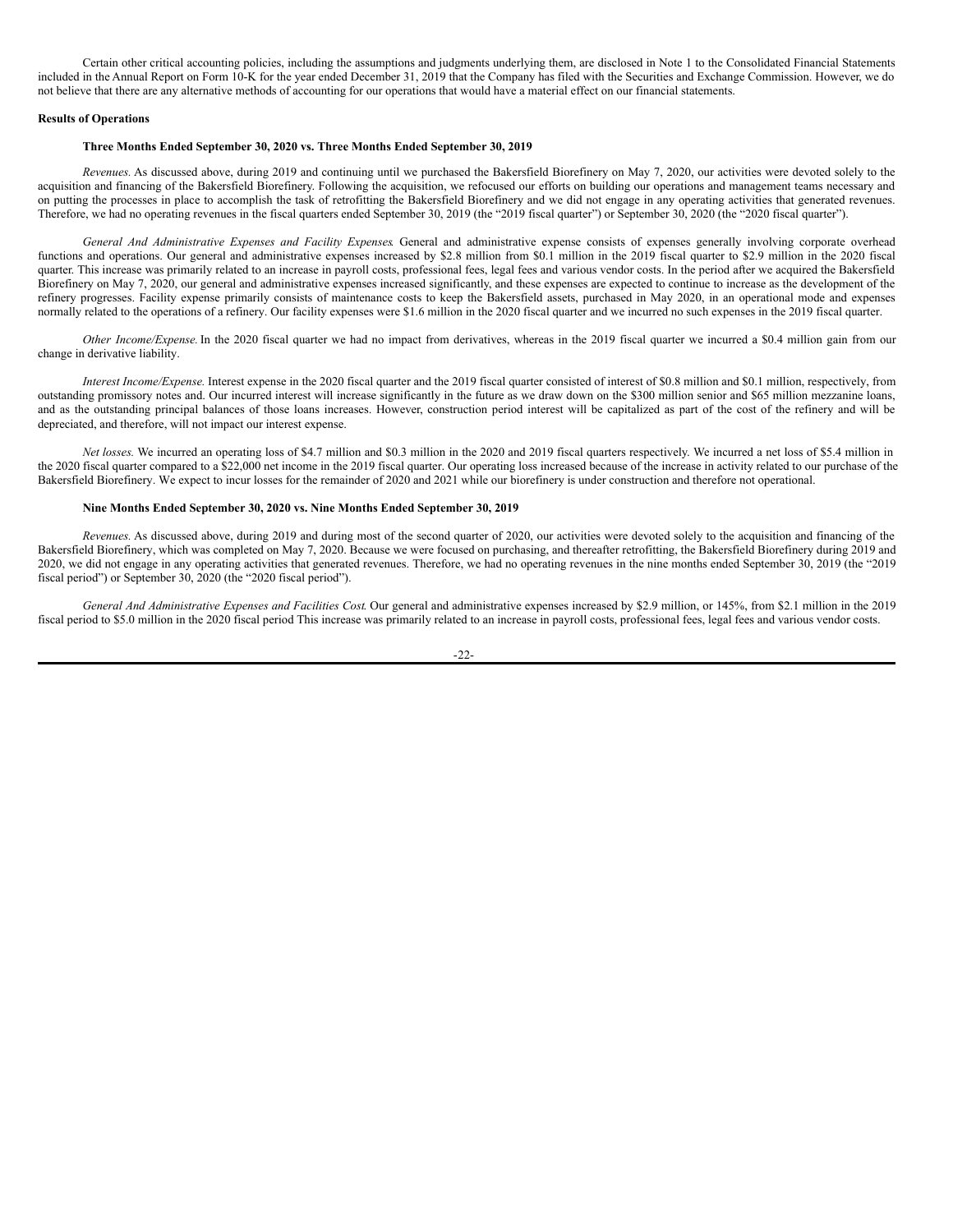Since we acquired the Bakersfield Biorefinery in May 2020, our general and administrative expenses have increased in 2020 and are expected to continue to increase as the development of the refinery progresses. Our facilities expenses were \$2.4 million for the 2020 fiscal period and we had no such costs in the 2019 fiscal period.

*Other Income/Expense.*In the 2020 fiscal period we had net other income of \$4.3 million compared to a net other expense of \$2.5 million in the 2019 fiscal period. In the 2020 fiscal period we generated a \$5.5 million gain on the change in fair value of our derivative liability and a gain of \$0.5 million on the settlement of the derivative liability compared to the 2019 fiscal period in which we incurred a \$2.2 million charge due to a change in our derivative liability.

*Interest Income/Expense.* Interest expense in the 2020 fiscal period and the 2019 fiscal period consisted of interest of \$1.7 million and \$0.3 million, respectively, from outstanding promissory notes and discount on our notes payable. Our incurred interest will increase significantly in the future as we draw down on the \$300 million senior and \$65 million mezzanine loans, and as the outstanding principal balances of those loans increases. As referenced above, our construction period interest will be capitalized.

*Net Losses.* For the 2020 fiscal period, we had a net loss of \$3.4 million compared to a net loss of \$5.9 million in the 2019 fiscal period. Our net loss was lower in the 2020 fiscal period due to our primarily \$6.0 million gain resulting from the change in fair value in our derivative liability and the gain on the settlement of liabilities. We expect to incur losses for the remainder of 2020 and 2021 while our biorefinery is under construction and therefore not operational.

# **Liquidity and Capital Resources**

As of September 30, 2020 and 2019, we had approximately \$40.0 million and \$0.5 million of cash, respectively, and a negative working capital of \$0.8 million and \$33.0 million, respectively. However, of the \$40.0 million of cash, only \$2.0 million is unrestricted and available to pay our current liabilities, while the remaining \$38.0 million of cash is restricted and can only be used to fund our senior loan interest obligations and our biorefinery construction costs.

Our efforts to acquire the Bakersfield Biorefinery commenced in early 2018. Our operating costs, including the costs of the professionals that we engaged, exceeded our capital resources. Accordingly, on October 15, 2018, we entered into a derivative contract with a commodities trading company whereby we received \$6 million of cash in exchange for a contract for ultra-low sulfur diesel to be settled over a six-month time period beginning in July of 2020. This contract created a net fair value liability of \$15.1 million. The purpose of this contract was to obtain the cash the Company needed to pursue the acquisition of the Bakersfield Biorefinery. The liability in excess of cash received was considered a financing charge and was recorded as an expense. Because of a delay in completing the purchase of the Bakersfield Biorefinery, we had to amend the original derivative contract. Accordingly, on October 29, 2019 we unwound the October 15, 2018 contract and entered into a new derivative transaction whereby we received an additional cash payment of \$4 million. On March 19, 2020, we unwound the derivative contract and fixed the obligation with a cash payment of \$5.5 million due on April 30th and six equal monthly payments of \$2.9 million beginning on October 31, 2021. On April 28, 2020 this agreement with the commodities trading company was amended in terms to reduce and extend the short-term cash payment to \$4.5 million in June 2020 (that we paid) and increased and deferred the six equal monthly payments of \$3.375 million beginning on April 30, 2022. This payment stream is scheduled to coincide around the commencement of operations of the Bakersfield Biorefinery.

The Bakersfield Biorefinery is currently being retooled and converted from a crude oil refinery into a biofuels refinery. The construction of the Bakersfield Biorefinery is expected to be completed and commence commercial operations in early 2022. Until the Bakersfield Biorefinery is operational, we do not expect to generate any significant operating revenues. During the construction phase of the biorefinery, we will incur significant operating costs and capital expenditures to upgrade the existing equipment and facilities. The expenses that we expect to incur include, among others, the purchase price of new biorefinery equipment, the payments to our primary contractor under a \$201 million engineering, procurement and construction agreement, the costs of maintaining the existing facility, paying licensing fees, the costs of upgrading the refinery's rail line and certain pipelines, and making interest and other payments under our senior and mezzanine credit facilities.

-23-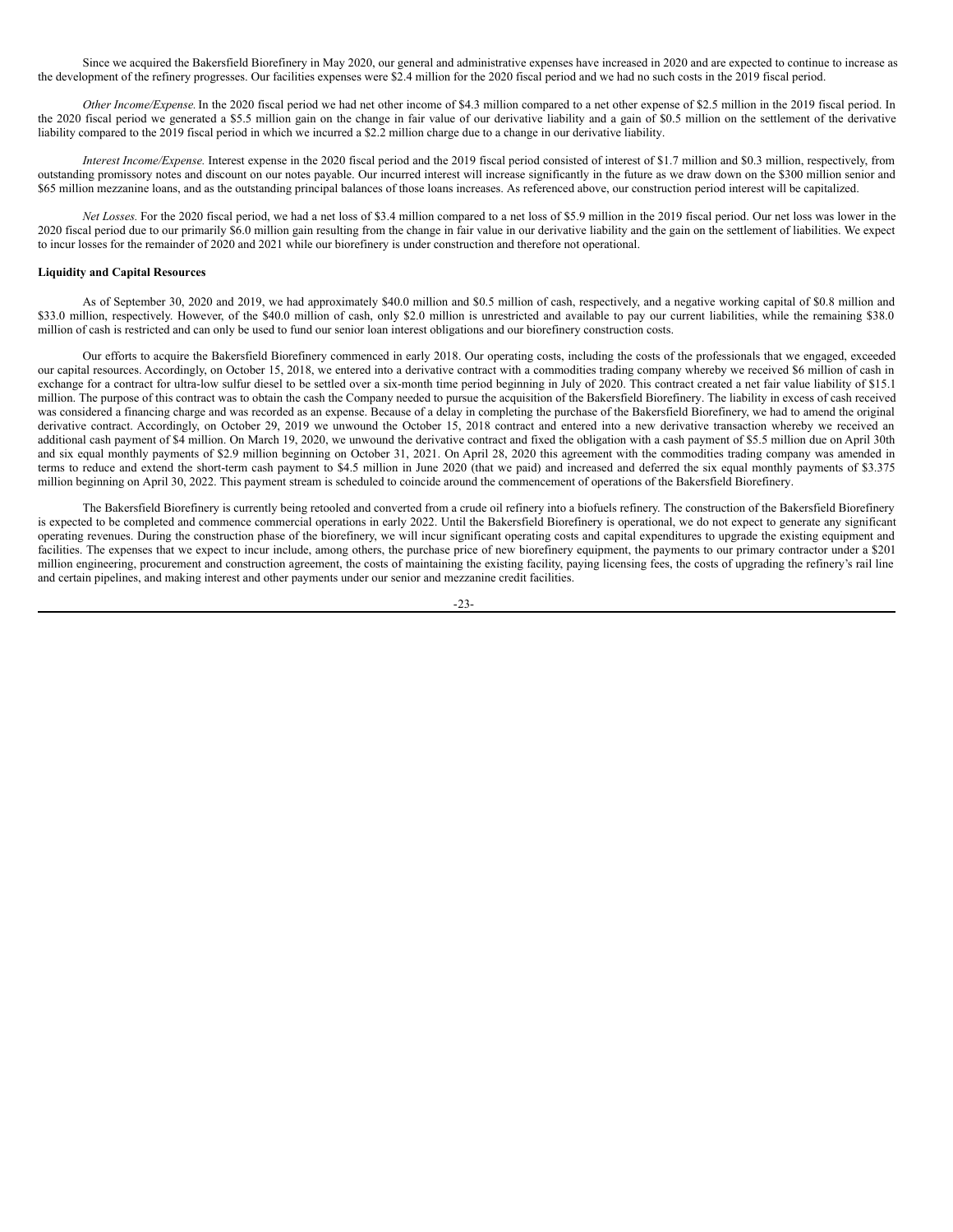In order to fund the cost of acquiring the Bakersfield Biorefinery, converting the existing refinery into a biorefinery, and paying all operating expenses during the preoperational period, in May 2020 we entered into a \$300 million senior secured term loan facility and a \$65 million secured term loan facility with various mezzanine lenders. Our senior and mezzanine lenders have also recently agreed to make an additional \$15 million available to us, if requested, to develop the Bakersfield Refinery and our feedstock program. As of November 30, 2020, we have borrowed \$151 million under the senior credit facility, of which approximately \$62 million is unspent; we have not yet utilized the mezzanine credit facility or the additional \$15 million of available credit.

The senior loan bears interest at the rate of 12.5% per annum, payable quarterly. No principal payments are required to be made under the senior loan until maturity. The senior loan matures on November 4, 2026. The mezzanine loan will bear interest at the rate of 15.0% per annum on amounts borrowed, payable quarterly, provided that we may defer up to 2.5% interest to the extent we do not have sufficient cash to pay the interest (any deferred interest will be added to principal). Principal of the mezzanine loans is due at maturity. As additional consideration for the senior loans and mezzanine loans, the senior lenders were issued Class B units (and the mezzanine lenders will be issued Class C Units when we borrow under the mezzanine loans) in our subsidiary that indirectly owns the Bakersfield Biorefinery. The Class B and C Units will not affect our liquidity until the Bakersfield Biorefinery commences operations in 2022. However, since the holders of the Class B and C Units will be entitled to certain priority cumulative distributions, if any, that may be made in the future from the operations of the Bakersfield Biorefinery, the Class B and C Units will reduce the amount of distributions that we may be entitled to receive in the future from the operations of the Bakersfield Biorefinery.

Based on our construction budget (including the purchase orders we have issued for the required equipment) and on our internal projections of our future operating expenses, we anticipate that the \$365 million available to us under the senior and mezzanine loans should be sufficient to fund our projected capital expenditures and operating expenses at the Bakersfield Biorefinery until the Bakersfield Biorefinery becomes operational. Although the funds provided under the senior and mezzanine loans may only be used for the Bakersfield refinery and servicing these debt obligations, since we share facilities and personnel, we will realize a reduction in certain of our operating expenses. We believe that these cost savings, plus our other financial resources should be sufficient to fund our operations through the commercial start-up of the Bakersfield Biorefinery.

Our transition to profitability is dependent upon, among other things, the successful and timely development and construction of our biorefinery and the future commercialization of the products that we intend to produce at the Bakersfield Biorefinery. In order to ensure that we have a buyer for the renewable diesel produced at our biorefinery, we have entered into an offtake agreement with ExxonMobil Oil Corporation. Under that agreement, ExxonMobil has agreed to purchase a minimum of 85 million gallons per year of renewable diesel from the Bakersfield Biorefinery for a period of five years following the date that the Bakersfield Biorefinery commences commercial operations, with the right to acquire additional volumes. The revenues we expect to receive under the offtake agreement, together with our other projected sources of revenues, are expected to fund our anticipated working capital and liquidity needs.

Once completed, the Bakersfield Biorefinery will be able to produce renewable diesel from various renewable feedstocks, such as Camelina oil produced from our patented Camelina varieties, soybean oil, used cooking oil, inedible animal fat, and other vegetable oils. We believe that one of our strategic advantages is that a significant portion of the feedstock expected to be used at our biorefinery will be Camelina grain produced by third party farmers for us using our patented Camelina varieties. However, we anticipate that we will need additional funding to grow our certified Camelina seeds, to enter into agreements with farmers, and to otherwise ramp up the cultivation and production of Camelina. As of the date of this report, we have only secured limited funding for our Camelina production plans. Although we are currently in discussions with certain agri-finance companies, our existing lenders, and possible third party investors for debt or equity financing for our Camelina operations, no assurance can be given that we will obtain the necessary funds, or that if we do obtain such funding, that the terms under which we obtain such funding will be beneficial to us.

Inflation and changing prices have had no effect on our continuing operations over our two most recent fiscal years.

We have no off-balance sheet arrangements as defined in Item 303(a) of Regulation S-K.

-24-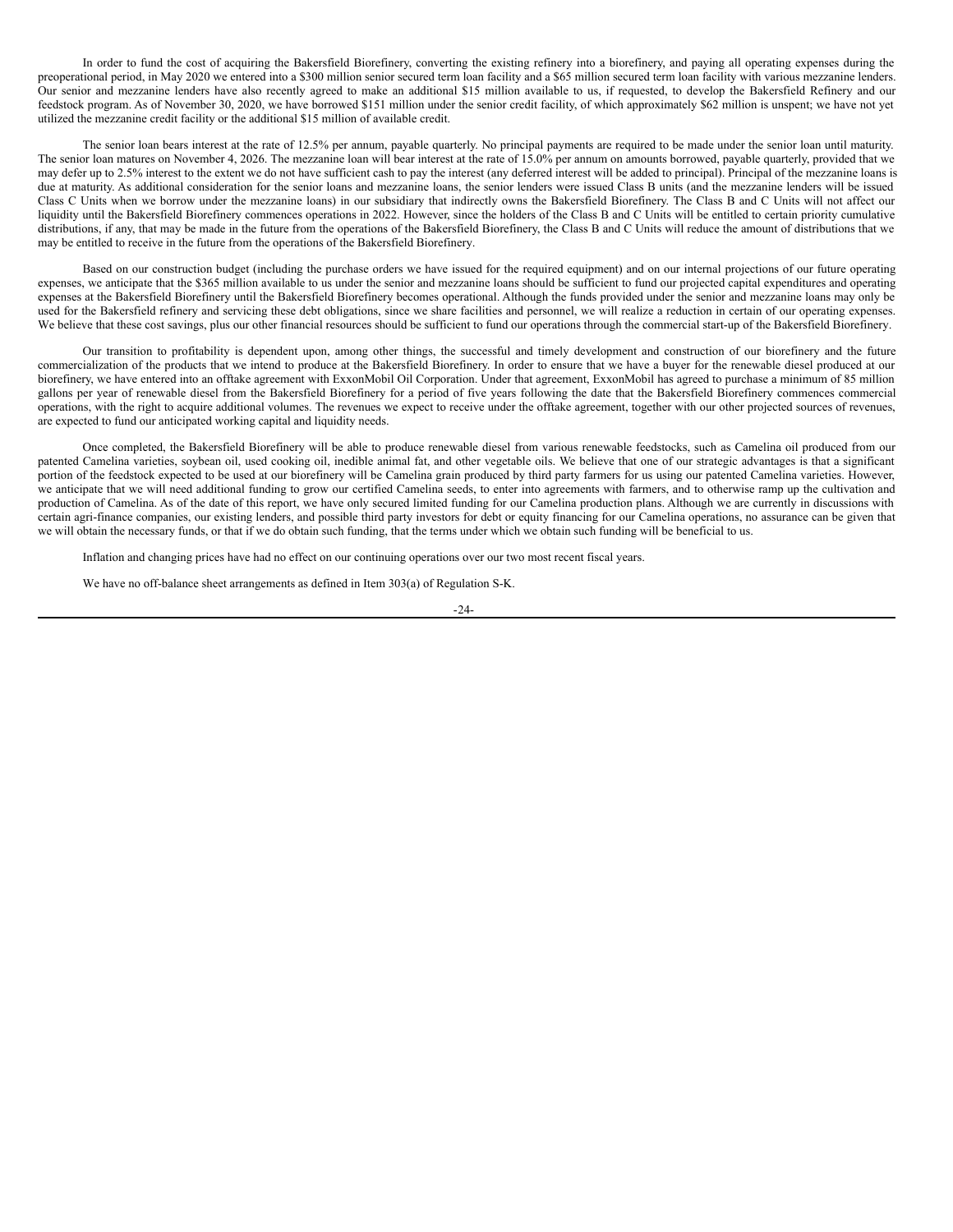#### **Item 3. Quantitative and Qualitative Disclosures about Market Risk**

Nothing to report.

# **Item 4. Controls and Procedures**

# Evaluation of Disclosure Controls and Procedures

We maintain disclosure controls and procedures (as defined in Exchange Act Rule  $13a-15(e)$ ) that are designed to assure that information required to be disclosed in our Exchange Act reports is recorded, processed, summarized and reported within the time periods specified in the SEC's rules and forms, and that such information is accumulated and communicated to management, including our Chief Executive Officer and our Chief Financial Officer (the "Certifying Officers"), as appropriate, to allow timely decisions regarding required disclosures.

In designing and evaluating the disclosure controls and procedures, management recognizes that any controls and procedures, no matter how well designed and operated, can provide reasonable assurance only of achieving the desired control objectives, and management necessarily is required to apply its judgment in weighing the costs and benefits of possible new or different controls and procedures. Limitations are inherent in all control systems, so no evaluation of controls can provide absolute assurance that all control issues and any fraud within the company have been detected.

As required by Exchange Act Rule 13a-15(b), as of the end of the period covered by this Quarterly Report on Form 10-Q, management, under the supervision and with the participation of our Certifying Officers, evaluated the effectiveness of our disclosure controls and procedures. Based on this evaluation, the Certifying Officers have concluded that, as of the end of the period covered by this Quarterly Report on Form 10-Q, our disclosure controls and procedures were, based on the Framework of Internal Control - Integrated Framework issued by the Committee of Sponsoring Organizations of the Treadway Commission ("COSO") 2013, not effective because of the following material weaknesses in our internal control over financial reporting: (i) As of September 30, 2020 we did not have sufficient trained accounting staff , and (ii) as of September 30, 2020 there was insufficient segregation of duties related to processing, approving and reviewing transactions and journal entries. We have taken remedial steps to address the material weaknesses in our disclosure controls and procedures. These remedial steps include the following:

#### (a) Since September 30, 2020, we are training our accounting staff;

(b) We are continuing to develop the accounting processes necessary to achieve effective controls, including more segregation of duties as our personnel allows;

(c) We have designed and are implementing more robust financial reporting, accounting and management controls over our accounting and financial reporting functions at our two facilities.

Except as described above, there has been no change in the Company's internal control over financial reporting during the quarter ended September 30, 2020 that has materially affected, or is reasonably likely to materially affect, the Company's internal control over financial reporting.

 $-25-$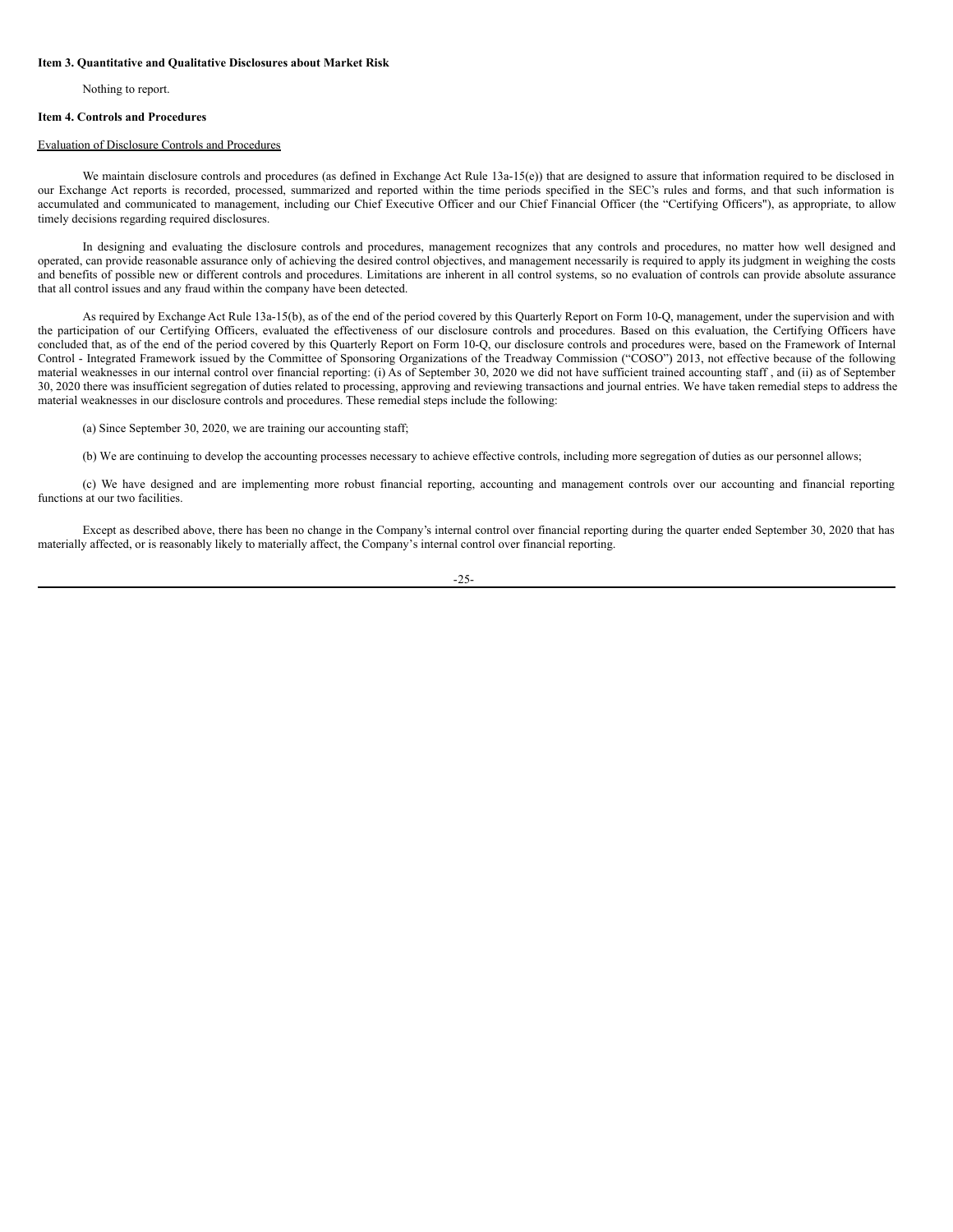# **Part II. OTHER INFORMATION**

#### **Item 1. Legal Proceedings**

On August 24, 2020 Wood Warren & Co Securities, LLC filed a complaint in the Superior Court of California, Alameda County, against GCE Holdings Acquisitions, LLC titled "Wood Warren & Co Securities, LLC vs. GCE Holdings Acquisitions, LLC' (Case No. RG 20072242). The complaint alleges that GCE Holdings Acquisitions, LLC breached that certain Consulting Agreement, dated October 8, 2019, by failing to pay Wood Warren & Co Securities, LLC certain fees that Wood Warrant claims it has earned under the Consulting Agreement. Wood Warren & Co Securities, LLC has asked the court for an award of \$1.2 million. On October 14, 2020, GCE Holdings Acquisitions, LLC filed an answer and denied all allegations in the complaint.

#### **Item 1A. Risk Factors**

The discussion of our business and operations should be read together with the risk factors contained in Item 1A of our Annual Report on Form 10-K for the fiscal year ended December 31, 2019 filed with the SEC, which describe various risks and uncertainties to which we are or may become subject. These risks and uncertainties have the potential to affect our business, financial condition, results of operations, cash flows, strategies or prospects in a material and adverse manner.

*Uncertain Impact of Covid-19 Coronavirus*. The outbreak of coronavirus (also known as COVID-19) is not expected to materially impact our operations unless our workforce or our contractors cannot continue the development and construction of the Bakersfield Biorefinery. We are committed to ensuring the safety of our personnel, consultants and vendors who must work on site. There is no assurance that we will not have a COVID-19 exposure that may cause material delays in the development and/or commencement of commercial operations of the Bakersfield Biorefinery. Any material delay in completing the construction of the Bakersfield Biorefinery or commencing its operations could have a material negative impact on our future operations, cash flow and financial condition.

#### **Item 2. Unregistered Sales of Equity Securities and Use of Proceeds**

Nothing to report.

# **Item 3. Defaults upon Senior Securities**

Nothing to report.

# **Item 4. Mine Safety Disclosures**

Nothing to report.

#### **Item 5. Other Information**

Nothing to report.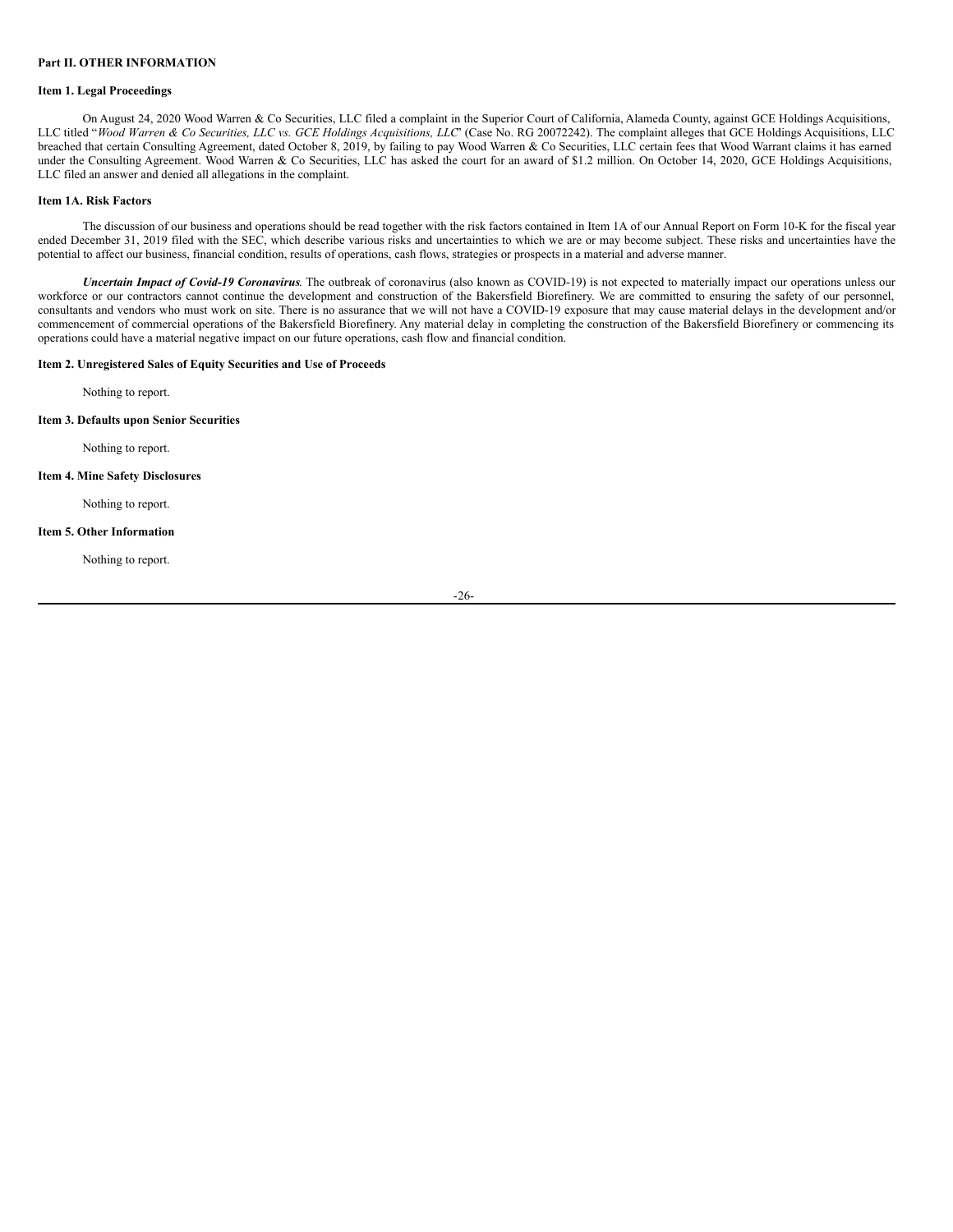**Item 6. Exhibits**

| Exhibit<br><b>Number</b> | <b>Description</b>                                                                                                                                 |
|--------------------------|----------------------------------------------------------------------------------------------------------------------------------------------------|
| 31.1                     | Certification of Chief Executive Officer pursuant to Section 302 of the Sarbanes-Oxley Act of 2002.                                                |
| 31.2                     | Certification of Chief Financial Officer pursuant to Section 302 of the Sarbanes-Oxley Act of 2002.                                                |
| 32.1                     | Certification of Chief Executive Officer pursuant to 18 U.S.C. Section 1350, as adopted pursuant to Section 906 of the Sarbanes-Oxley Act of 2002. |
| 32.2                     | Certification of Chief Financial Officer pursuant to 18 U.S.C. Section 1350, as adopted pursuant to Section 906 of the Sarbanes-Oxley Act of 2002. |
| 101.INS                  | <b>XBRL</b> Instance Document.                                                                                                                     |
| 101.SCH                  | XBRL Taxonomy Schema.                                                                                                                              |
| 101.CAL                  | XBRL Taxonomy Extension Calculation Linkbase.                                                                                                      |
| 101.DEF                  | XBRL Taxonomy Extension Definition Linkbase.                                                                                                       |
| $101$ .LAB               | XBRL Taxonomy Extension Label Linkbase.                                                                                                            |
| 101.PRE                  | XBRL Taxonomy Extension Presentation Linkbase.                                                                                                     |

-27-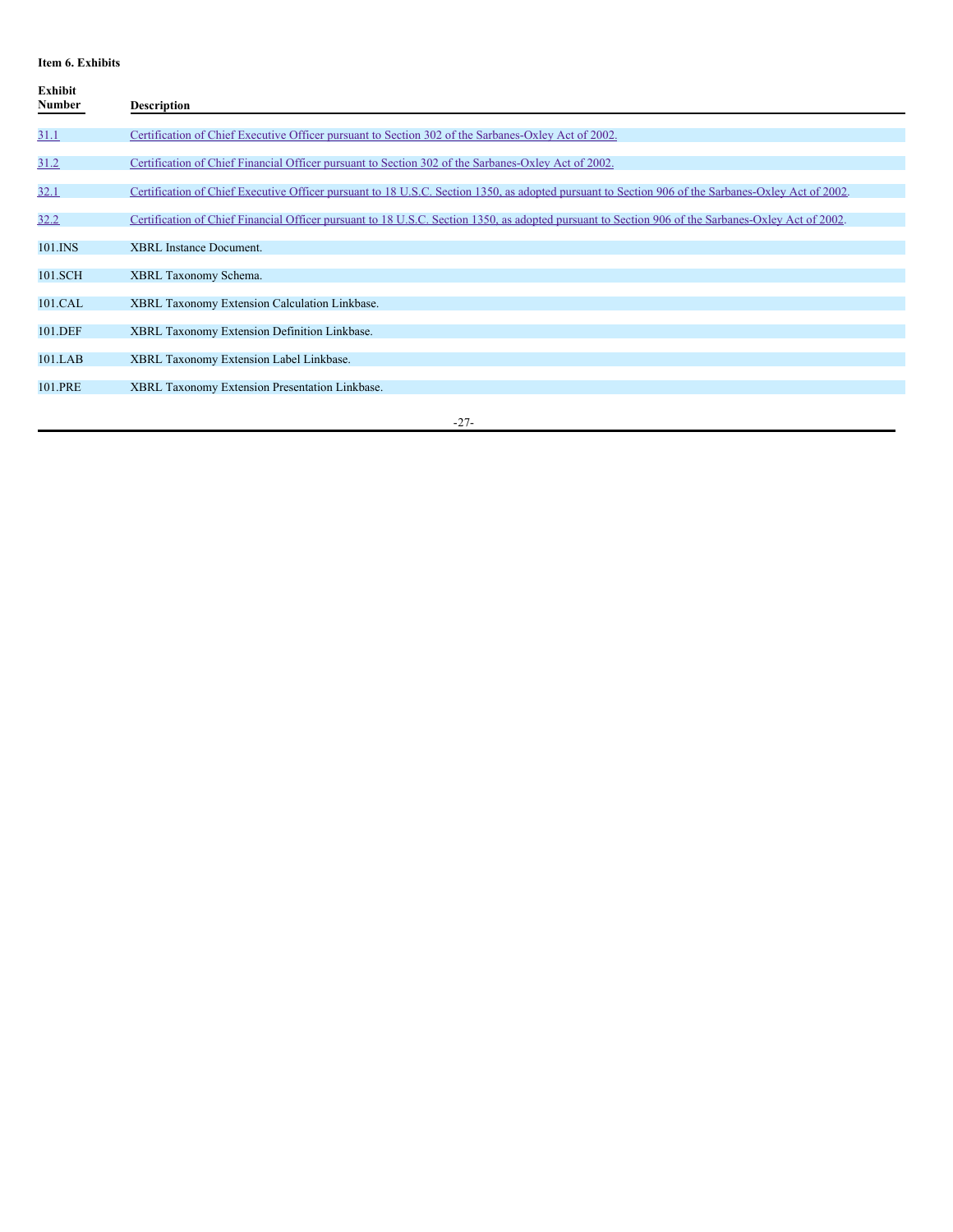# **SIGNATURES**

In accordance with the requirements of the Securities Exchange Act of 1934, the registrant has duly caused this report to be signed on its behalf by the undersigned thereunto duly authorized.

GLOBAL CLEAN ENERGY HOLDINGS, INC. Date: December 16, 2020 By: /s/ Richard Palmer Richard Palmer President and Chief Executive Officer Date: December 16, 2020 By: /s/ Ralph Goehring Ralph Goehring Chief Financial Officer -28-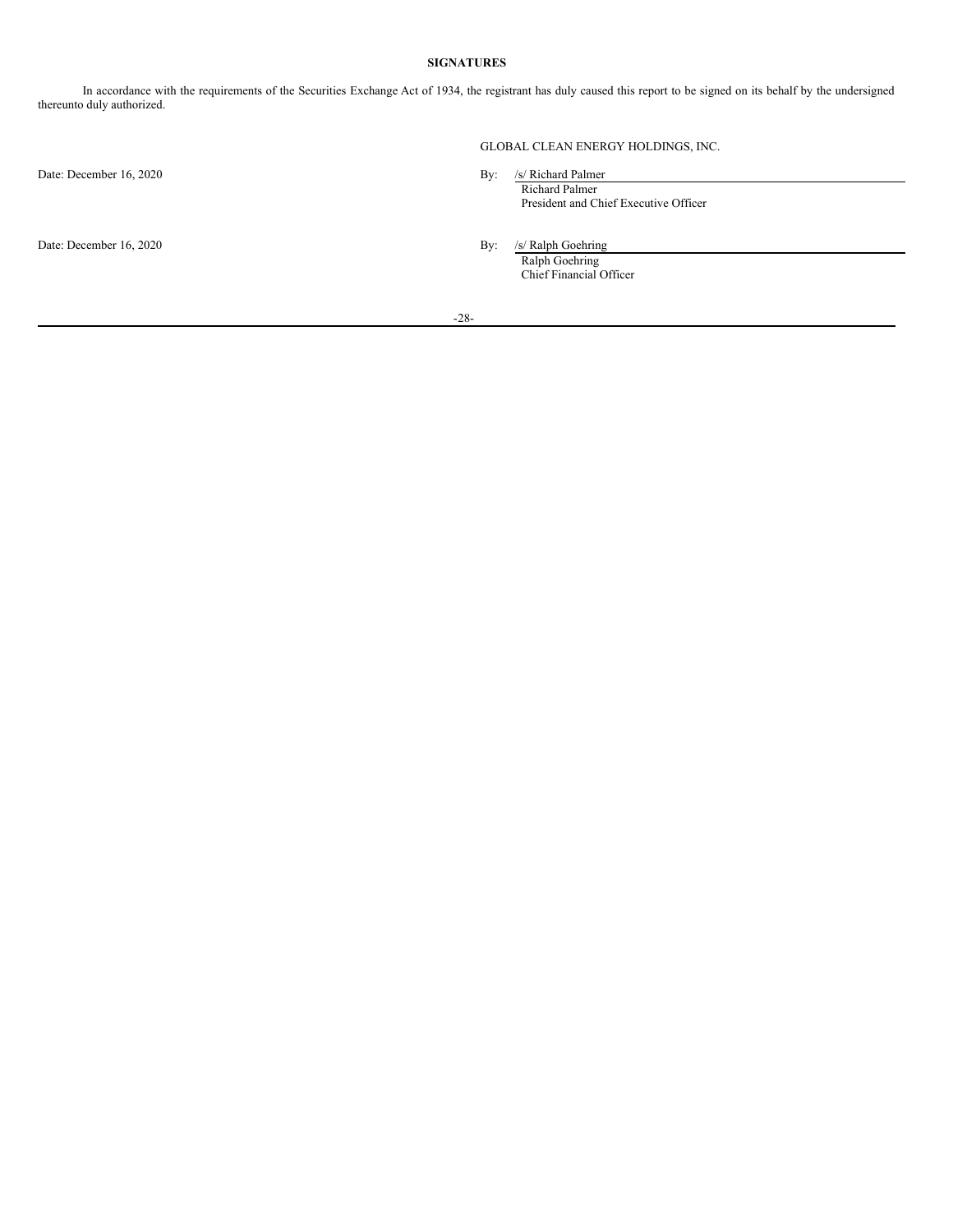# **CERTIFICATIONS PURSUANT TO SECTION 302 OF THE SARBANES-OXLEY ACT OF 2002**

<span id="page-29-0"></span>I, Richard Palmer, certify that:

1. I have reviewed this report on Form 10-Q for the quarter ended September 30, 2020 of Global Clean Energy Holdings, Inc.;

2. Based on my knowledge, this report does not contain any untrue statement of a material fact or omit to state a material fact necessary to make the statements made, in light of the circumstances under which such statements were made, not misleading with respect to the period covered by this report;

3. Based on my knowledge, the financial statements, and other financial information included in this report, fairly present in all material respects the financial condition, results of operations and cash flows of the registrant as of, and for, the periods presented in this report;

4. I am responsible for establishing and maintaining disclosure controls and procedures (as defined in Exchange Act Rules 13a-15(e) and 15d-15(e)) and internal control over financial reporting (as defined in Exchange Act Rules 13a-15(f) and 15d-15(f)) for the registrant and have:

(a) Designed such disclosure controls and procedures, or caused such disclosure controls and procedures to be designed under our supervision, to ensure that material information relating to the registrant, including its consolidated subsidiaries, is made known to us by others within those entities, particularly during the period for which this report is being prepared;

(b) Designed such internal control over financial reporting, or caused such internal control over financial reporting to be designed under our supervision, to provide reasonable assurance regarding the reliability of financial reporting and the preparation of financial statements for external purposes in accordance with generally accepted accounting principles;

(c) Evaluated the effectiveness of the registrant's disclosure controls and procedures and presented in this report our conclusions about the effectiveness of the disclosure controls and procedures, as of the end of the period covered by this report based on such evaluation; and

(d) Disclosed in this report any change in the registrant's internal control over financial reporting that occurred during the registrant's most recent fiscal quarter (the registrant's fourth fiscal quarter in the case of an annual report) that has materially affected, or is reasonably likely to materially affect, the registrant's internal control over financial reporting; and

5. I have disclosed, based on my most recent evaluation of internal control over financial reporting, to the registrant's auditors and to the audit committee of the registrant's board of directors (or persons performing the equivalent functions):

(a) All significant deficiencies and material weaknesses in the design or operation of internal control over financial reporting which are reasonably likely to adversely affect the registrant's ability to record, process, summarize and report information; and

(b) Any fraud, whether or not material, that involves management or other employees who have a significant role in the registrant's internal control over financial reporting.

Date: December 16, 2020 /s/ Richard Palmer

Richard Palmer President and Chief Executive Officer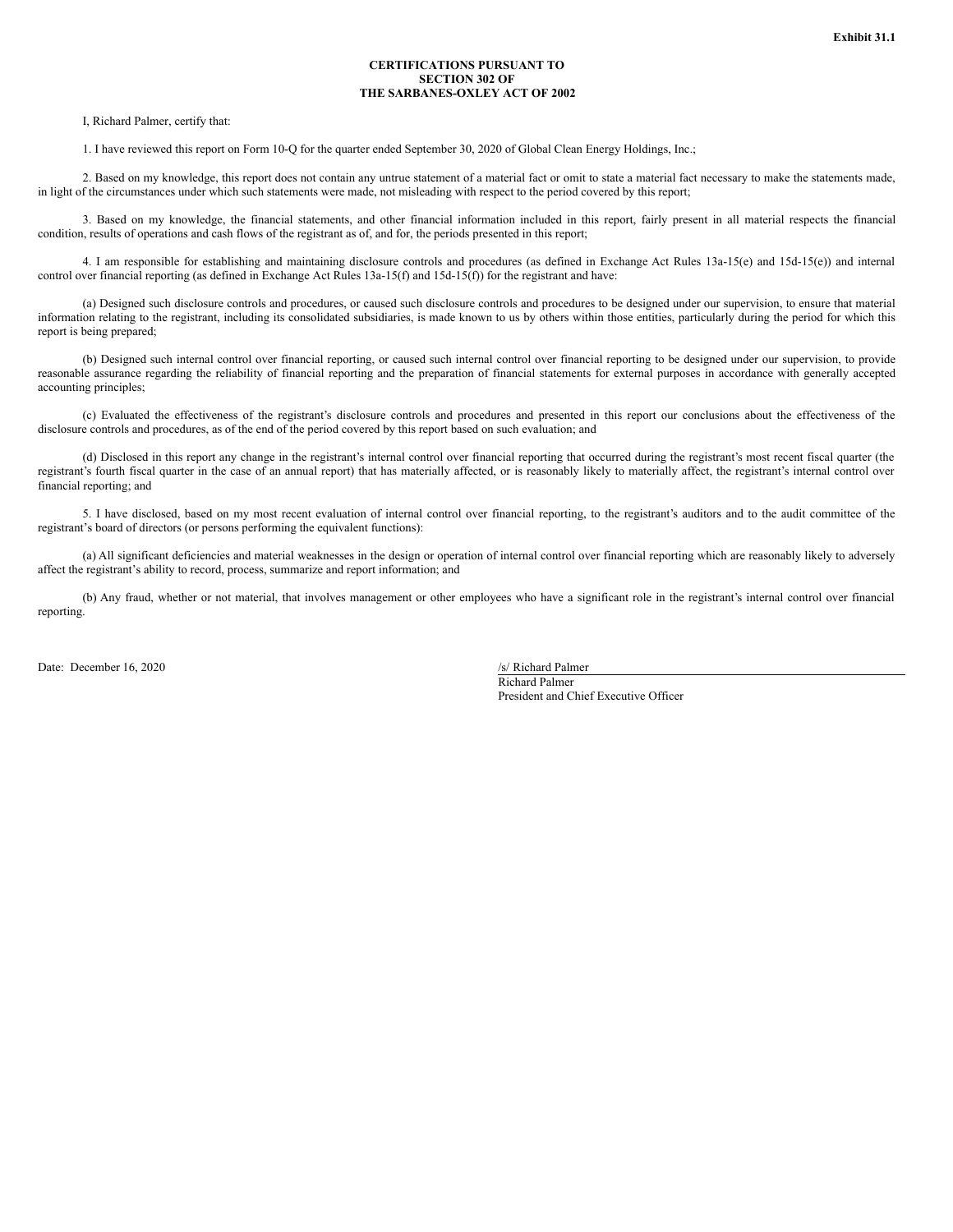# **CERTIFICATIONS PURSUANT TO SECTION 302 OF THE SARBANES-OXLEY ACT OF 2002**

<span id="page-30-0"></span>I, Ralph Goehring, certify that:

1. I have reviewed this report on Form 10-Q for the quarter ended September 30, 2020 of Global Clean Energy Holdings, Inc.;

2. Based on my knowledge, this report does not contain any untrue statement of a material fact or omit to state a material fact necessary to make the statements made, in light of the circumstances under which such statements were made, not misleading with respect to the period covered by this report;

3. Based on my knowledge, the financial statements, and other financial information included in this report, fairly present in all material respects the financial condition, results of operations and cash flows of the registrant as of, and for, the periods presented in this report;

4. I am responsible for establishing and maintaining disclosure controls and procedures (as defined in Exchange Act Rules 13a-15(e) and 15d-15(e)) and internal control over financial reporting (as defined in Exchange Act Rules 13a-15(f) and 15d-15(f)) for the registrant and have:

(a) Designed such disclosure controls and procedures, or caused such disclosure controls and procedures to be designed under our supervision, to ensure that material information relating to the registrant, including its consolidated subsidiaries, is made known to us by others within those entities, particularly during the period for which this report is being prepared;

(b) Designed such internal control over financial reporting, or caused such internal control over financial reporting to be designed under our supervision, to provide reasonable assurance regarding the reliability of financial reporting and the preparation of financial statements for external purposes in accordance with generally accepted accounting principles;

(c) Evaluated the effectiveness of the registrant's disclosure controls and procedures and presented in this report our conclusions about the effectiveness of the disclosure controls and procedures, as of the end of the period covered by this report based on such evaluation; and

(d) Disclosed in this report any change in the registrant's internal control over financial reporting that occurred during the registrant's most recent fiscal quarter (the registrant's fourth fiscal quarter in the case of an annual report) that has materially affected, or is reasonably likely to materially affect, the registrant's internal control over financial reporting; and

5. I have disclosed, based on my most recent evaluation of internal control over financial reporting, to the registrant's auditors and to the audit committee of the registrant's board of directors (or persons performing the equivalent functions):

(a) All significant deficiencies and material weaknesses in the design or operation of internal control over financial reporting which are reasonably likely to adversely affect the registrant's ability to record, process, summarize and report information; and

(b) Any fraud, whether or not material, that involves management or other employees who have a significant role in the registrant's internal control over financial reporting.

Date: December 16, 2020 /s/ Ralph Goehring

Ralph Goehring Chief Financial Officer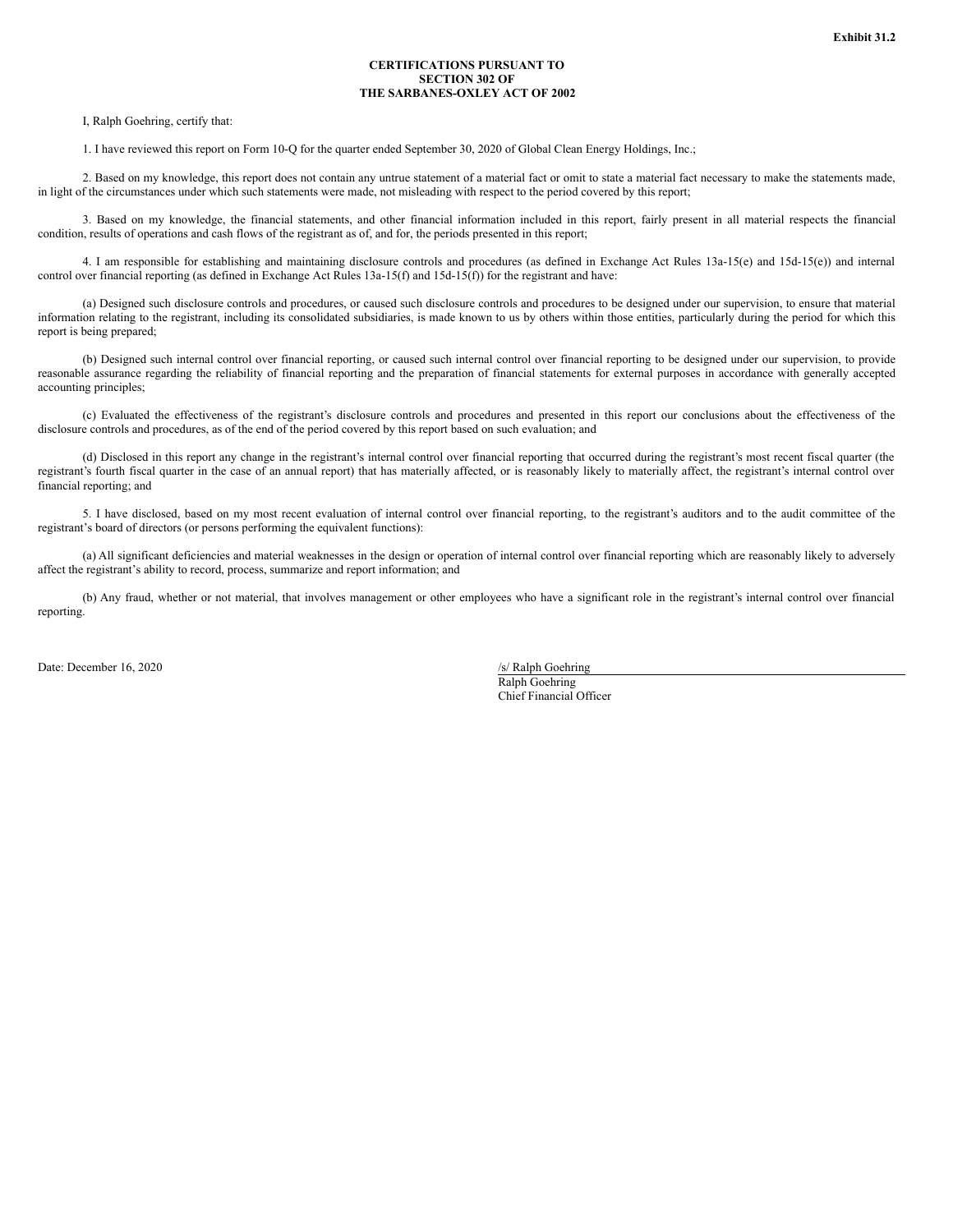#### CERTIFICATION PURSUANT TO

#### 18 U.S.C. § 1350,

# AS ADOPTED PURSUANT TO

# SECTION 906 OF THE SARBANES-OXLEY ACT OF 2002

<span id="page-31-0"></span>In connection with the Quarterly Report of Global Clean Energy Holdings, Inc. (the "Company") on Form 10-Q for the quarter ended September 30, 2020, as filed with the Securities and Exchange Commission (the "Report"), I, Richard Palmer, Chief Executive Officer of the Company, certify, pursuant to 18 U.S.C. § 1350, as adopted pursuant to Section 906 of the Sarbanes-Oxley Act of 2002, that to the best of my knowledge:

- (1) The Report fully complies with the requirements of Section 13(a) or 15(d) of the Securities Exchange Act of 1934; and
- (2) The information contained in the Report fairly presents, in all material respects, the financial condition and results of operations of the Company.

Date: December 16, 2020 /s/ Richard Palmer

Richard Palmer President and Chief Executive Officer